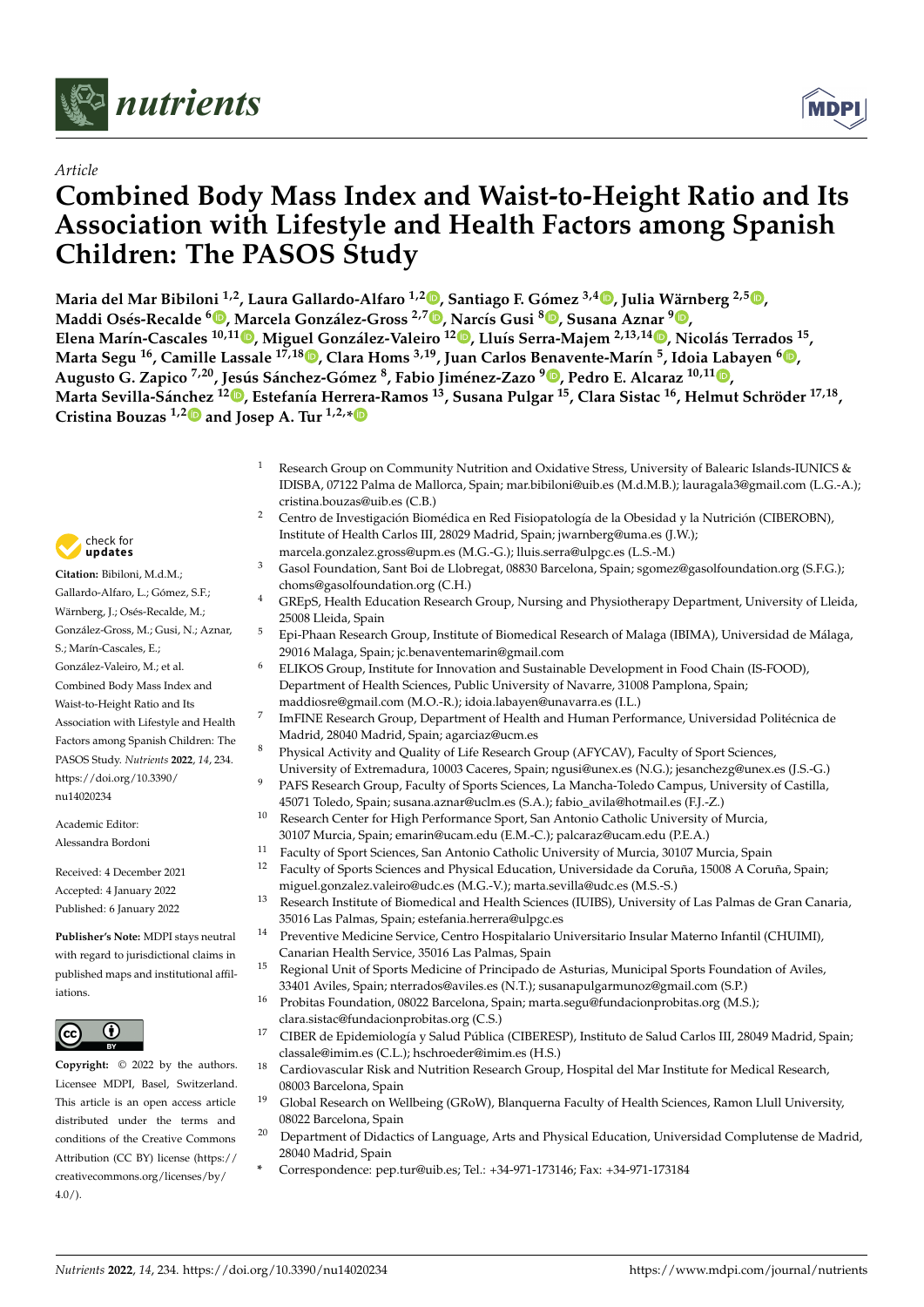**Abstract:** Background and Aims: The World Health Organization recommended simultaneous measurement of body mass index (BMI) and waist circumference (WC) and suggested joint use to predict disease risks. The aim of this study was to assess the prevalence of BMI and waist-toheight ratio (WHtR) categories among Spanish children and adolescents, as well as their associations with several lifestyle factors. Methods: Cross-sectional analysis of 8–16-year-old children and adolescents (*n* = 3772) were included in the PASOS nationwide representative study. Children/adolescents and their mothers/female caregivers answered a questionnaire on lifestyle and health factors. Child/adolescent anthropometrics were measured. Four combined BMI-WHtR disease risk categories were built. Results: A third of participants showed combined BMI-WHtR categories with high disease risk (12.3% 'increased risk', 9.7% 'high risk', 14.3% 'very high risk'). Participants in the 'very high risk' group were less likely to be females (odds ratio 0.63; 95% CI: 0.52–0.76) and adolescents (0.60; 95% CI: 0.49–0.72), to practice  $\geq$  60 min/day of moderate-vigorous physical activity (MVPA) (0.73; 95% CI: 0.57–0.93), and to watch <120 min/day of total screen time on weekdays (0.61; 95% CI: 0.49–0.76). Mothers of participants in the 'very high risk' group were less likely to have a high educational level, be in the overweight or normal range, have never smoked or were former smokers, and watch <120 min/day of total screen time on weekends. Participants in the 'increased' and 'high risk' categories had mothers with normal weight and ≥60 min/day of MVPA. Participants in the 'high risk' group did not achieve  $\geq 60$  min/day of MVPA and showed lower adherence to the Mediterranean diet. Conclusions: Adherence to a healthy lifestyle in children and adolescents, but also in their mothers/female caregivers during offspring's childhood and adolescence, is associated with low BMI-WHtR disease risk.

**Keywords:** Mediterranean diet; lifestyle; children; adolescents; PASOS

# **1. Introduction**

Childhood and adolescent obesity is a major public health problem, and its prevalence has increased substantially in the last decades in both developed and developing countries [\[1\]](#page-11-0). In all age ranges, obesity is associated with several adverse health effects (e.g., dyslipidemia, insulin resistance, type 2 diabetes, and hypertension, as well as social and psychological problems) [\[2,](#page-11-1)[3\]](#page-11-2).

Body mass index (BMI) is the most used anthropometric predictor of overweight and obesity in research and clinical practice. However, BMI cannot distinguish between fat mass and fat-free mass and high BMI does not necessarily reflect increased adiposity [\[4\]](#page-11-3). Waist circumference (WC) and waist-to-height ratio (WHtR) provide relevant information on fat distribution and show the degree of abdominal obesity [\[5,](#page-12-0)[6\]](#page-12-1). Evidence revealed that abdominal obesity is a better predictor of the presence of cardiometabolic risk factors than obesity evaluated by means of BMI [\[7\]](#page-12-2). A substantial proportion of children and adolescents with normal BMI had abdominal obesity  $[8-11]$  $[8-11]$ , and adverse metabolic profiles appear to be more prevalent in children and adolescents with abdominal obesity than in those with overweight and obesity [\[7\]](#page-12-2).

The World Health Organization (WHO) recommended simultaneous measurement of BMI and WC and suggested their joint use to predict disease risks [\[12\]](#page-12-5). However, WC does not reflect differences in height and thus may under- or over-evaluate the risks for short and tall individuals, respectively [\[13\]](#page-12-6). In contrast, WHtR does not require population-specific reference values or sex- or age-specific reference criteria, and it can perfectly track changes across ages in children and adolescents [\[14\]](#page-12-7). WHtR has a more profiled relation with several lifestyle factors as well as with psychological health in adults than BMI [\[15\]](#page-12-8). Although many studies have examined the association between health behaviors and BMI in children and adolescents, studies on health behaviors and combined BMI-WHtR are scarce [\[8](#page-12-3)[–11\]](#page-12-4). Therefore, it is important to obtain more knowledge about factors related to combining BMI-WHtR categories.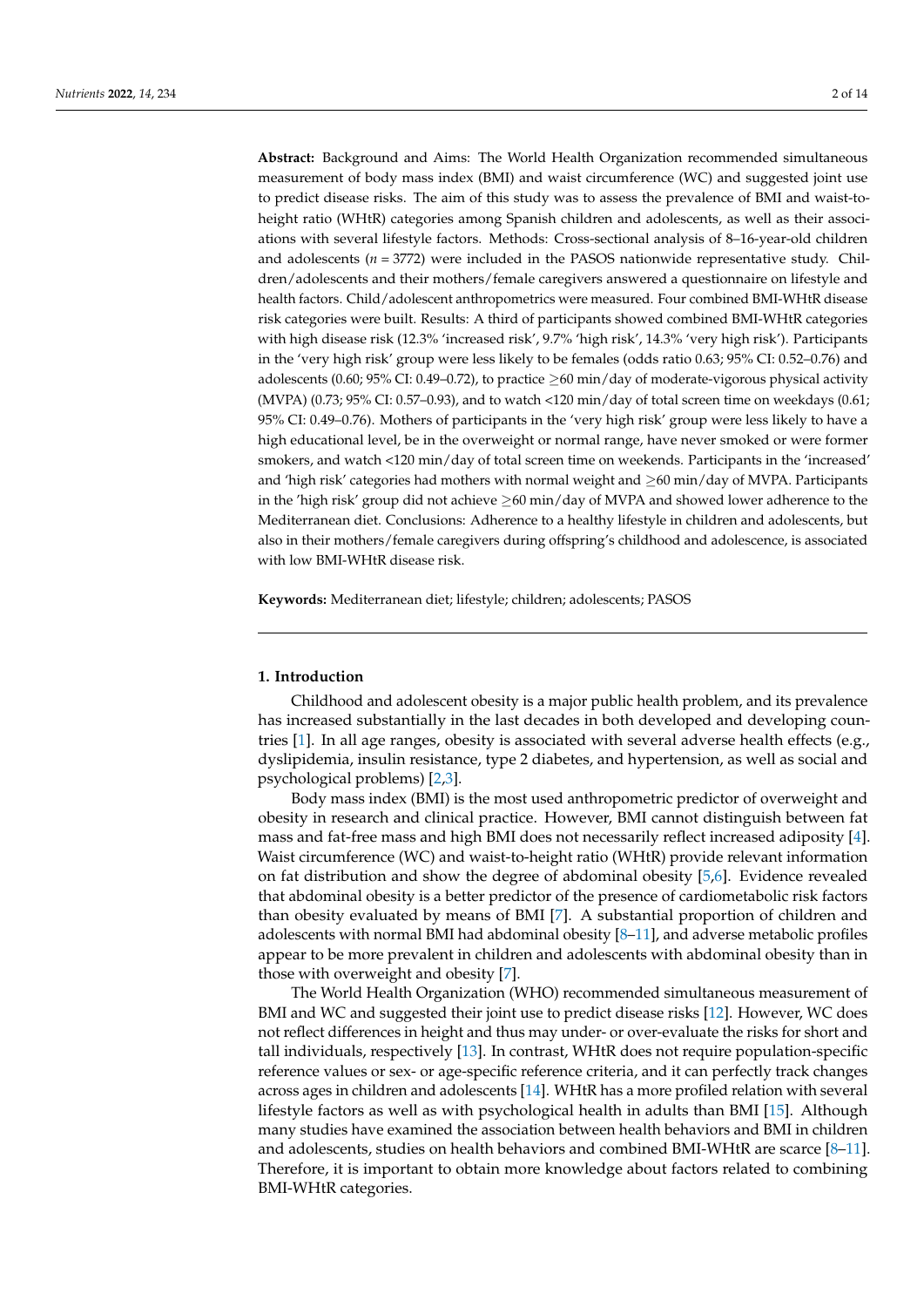The aim of this study was to assess the prevalence of BMI-WHtR categories among Spanish children and adolescents, as well as to assess their associations with several lifestyle factors.

# **2. Methods**

## *2.1. Study Design*

Cross-sectional analysis within the frame of the PASOS study (Physical Activity, Sedentarism and Obesity in Spanish Youth), a national representative, observational and multicenter research, was conducted. Details of the PASOS study protocol have been fully described [\[16\]](#page-12-9).

#### *2.2. Participants, Recruitment, and Ethics*

Participants of the PASOS study were 8–16-year-old children and adolescents enrolled in a participating school. Students with an intellectual disability that prevented a response to the lifestyle questionnaires were excluded. Each case was evaluated with the corresponding teachers and parents or caregivers before exclusion.

Participants were recruited from March 2019 to February 2020 in 242 primary and secondary schools in 121 localities from each of the 17 Spanish regions (Ceuta and Melilla, two autonomous cities in North Africa with less than 0.8% of the total Spanish population aged 8–16 years were not included for logistical reasons). Lifestyle data of children/adolescents were self-reported online at participating schools. Parental sociodemographics, lifestyle data, and health habits were also obtained. Recruiters were trained to minimize the interobserver coefficients of variation.

All parents and legal tutors of participants provided written informed consent. The study protocol and procedures were approved by the Ethics Committee of the Fundació Sant Joan de Déu, Barcelona, Spain. The trial was registered in 2019 at the International Standard Randomized Controlled Trial (ISRCT; <https://doi.org/10.1186/ISRCTN34251612> (accessed on 19 July 2021) with the number 34251612.

## *2.3. Anthropometric Variables*

Anthropometric variables for each child/adolescent were measured by previously trained field researchers with a background in physical education, nutrition, or other health sciences following the WHO standardized protocol [\[17\]](#page-12-10), and after they completed a 1-day training session on the project methodology, hosted by the Gasol Foundation [\[16\]](#page-12-9). Reliability was previously checked by means of a validation pilot study [\[16\]](#page-12-9). Body weight and height were measured with the participant in light clothing, without shoes. Waist circumference was measured standing by placing a tape measure around the middle, just above the hipbones, making sure the tape was horizontal around the waist, keeping the tape snug around the waist but not compressing the skin, and measuring the waist just after breathing out. The measurements were performed using an electronic SECA 899 scale (recorded to the nearest 100 g), a portable SECA 217 stadiometer (to the nearest 1 mm), and a flexible non-stretch SECA 201 metric tape (to the nearest 1 mm), respectively. The BMI (kg/m<sup>2</sup>) was calculated using weight and height measures. The BMI Z-score of each child/adolescent was calculated according to the WHO 2007 growth standards and the reference for children and adolescents aged 5 to 19 years [\[18\]](#page-12-11), and the weight status category of each child/adolescent was determined by age and sex according to the following BMI Z-score cutoffs: severe obesity > 3 standard deviation (SD); obesity (OB) > 2SD and ≤3SD; overweight (OW) > 1SD and ≤2SD; normal-weight (NW) ≥  $-2SD$  and ≤1SD; underweight <  $-2SD$  and  $\geq -3SD$ ; and severe underweight <  $-3SD$ . For this study, children/adolescents were categorized into three groups based on their BMI category: OB, BMI Z-score > 3 (labelled BMI<sub>OB</sub>); OW, 2 > BMI Z-score  $\leq$  3 (labelled BMI<sub>OW</sub>); NW, BMI Z-score  $\leq$  2 (labelled BMI<sub>NW</sub>). The WHtR was calculated as WC/height, with both measurements expressed in cm. Children/adolescents were categorized into two groups using the cut-off of 0.5: WHtR < 0.5, abdominal non-obesity (labeled WHtR<sub>NO</sub>), and WHtR  $\geq$  0.5,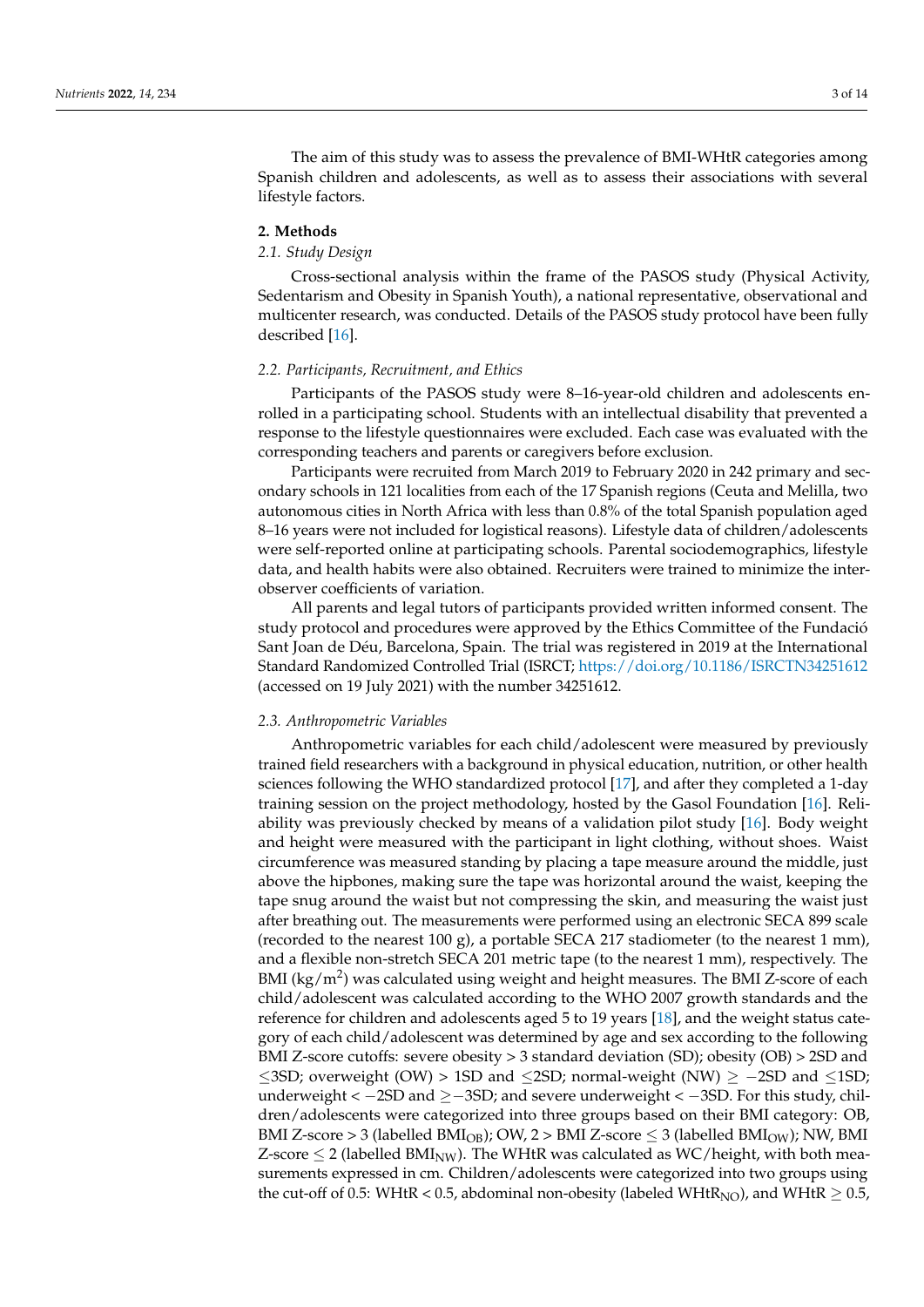abdominal obesity (labeled WHt $R_{OB}$ ) [\[19\]](#page-12-12). The two categories obesity (WHt $R_{NO}$  and WHtR<sub>O</sub>) were collapsed to the 'very high risk' category due to small numbers ( $n = 51$ ).

# *2.4. BMI-WHtR Classification*

Children/adolescents were categorized into four groups based on their BMI and WHtR category and according to the risk for type 2 diabetes, hypertension, and cardiovascular diseases associated with OW and OB: 'low risk',  $BMI_{NW}$ -WHt $R_{NO}$ ; 'increased risk',  $BMI_{OW}$ -WHtR<sub>NO</sub>; 'high risk', BMI<sub>NW-OW</sub>-WHtR<sub>OB</sub>; and 'very high risk', BMI<sub>OB</sub>-WHtR<sub>NO-OB</sub> [\[20\]](#page-12-13).

#### *2.5. Assessment of Mediterranean Diet Adherence*

The 16-item KIDMED questionnaire (dichotomous response options: Yes/No), created to estimate adherence to the Mediterranean diet (MedDiet) in children and young adults, based on the principles that sustain Mediterranean dietary patterns and those that undermine it, was administered [\[21\]](#page-12-14). An affirmative answer to items denoting lower adherence was assigned a value of  $-1$  (4 items) and those related to higher adherence were scored +1 (12 items). This index was then used to classify subjects into three categories according to their adherence to the MedDiet: "low" =  $-4$  to 3 points; "moderate" = 4 to 7 points; and " $optimal" = 8$  to 12 points.

# *2.6. Physical Activity and Sedentary Behavior*

The PAU-7S, a 7-item self-reported questionnaire, was used to assess physical activity levels in each participating child/adolescent as described in the study protocol [\[16\]](#page-12-9). Only the average daily time (expressed in minutes) spent in moderate-vigorous physical activity (MVPA) was determined. Children/adolescents were categorized into two groups  $(<$ 60 min/day;  $\ge$ 60 min/day) based on their compliance with MVPA daily recommendations [\[22\]](#page-12-15).

Sedentary behavior was calculated using the Screen-time Sedentary Behaviour Questionnaire [\[23\]](#page-12-16), which asks about time spent in four activities: (1) watching TV, (2) playing computer games, (3) playing console (video) games, and (4) using a mobile phone, separately for weekdays and weekends. Children/adolescents were categorized into two groups (<120 min/day;  $\geq$ 120 min/day) based on their compliance with screen time recommendations proposed by the American Academy of Pediatrics [\[24\]](#page-12-17).

#### *2.7. Obesogenic Score*

The cumulative effect of obesogenic behaviors was assessed by means of a modified version of the obesogenic behavior score previously described [\[25\]](#page-12-18). The score was calculated by giving  $+1$  point for low physical activity ( $\langle 60 \text{ min}/\text{day} \rangle$ ,  $+1$  point for high screen time (≥120 min/day), and +1 point for skipping daily breakfast. The final score ranged from 0 to 3 points, with higher scores indicating cumulative unhealthy obesogenic behaviors.

#### *2.8. Mothers/Female Legal Guardians' Outcomes*

Two sets of questionnaires were delivered to each participating child/adolescent, to be answered separately by up to two parents/caregivers. However, in the present study, only the information obtained by mothers/females' legal guardians was used.

The validated REGICOR (REgistre GIroní del COR) Short Physical Activity Questionnaire [\[26\]](#page-12-19) and the following standardized questions were included: weight (kg), height (cm), smoking habit (smoker; former smoker; never smoker), and educational level (primary/illiterate; secondary education; university education). The mothers/female caregivers were classified according to their BMI into three groups: NW, BMI < 25 kg/m<sup>2</sup>; OW, BMI  $\geq$  25 to <30 kg/m<sup>2</sup>; and OB, BMI  $\geq$  30 kg/m<sup>2</sup>. Mothers/female caregivers were classified according to their total physical activity practice into two groups using the cut-off of 300 METs·min/week (<300 METs·min/week; ≥300 METs·min/week) [\[27](#page-12-20)[,28\]](#page-12-21). Sedentary behavior was determined as total hours per day in front of a screen, and mothers/female caregivers were classified into two groups using the cut-off of <120 min/day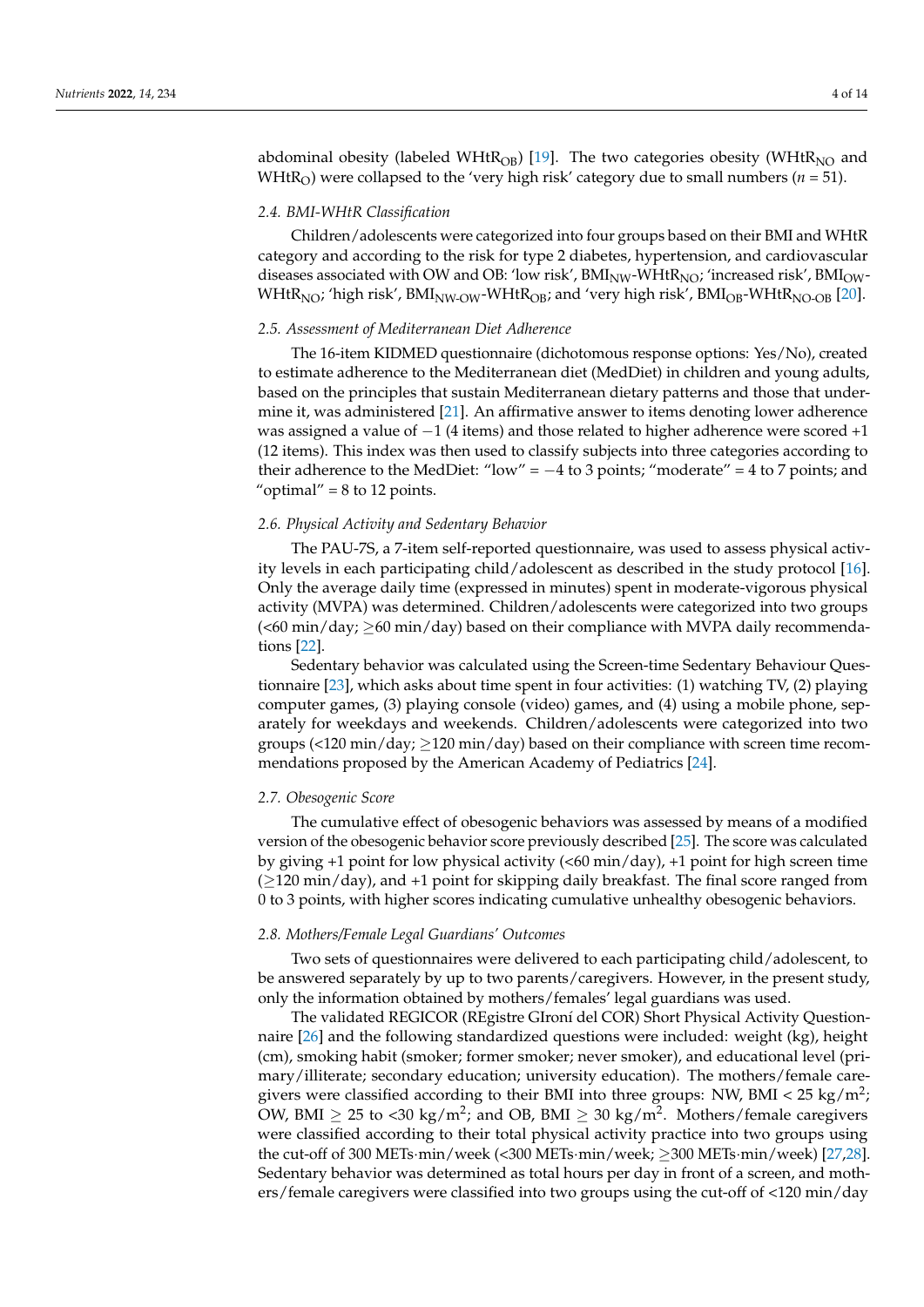$\left($  <120 min/day;  $\geq$ 120 min/day). Dietary habits of mothers/female caregivers were assessed by the Short Diet Quality Screener (SDQS) questionnaire based on the frequency of consumption of 18 foods/food groups [\[29\]](#page-12-22). For each mother/female legal guardian, SDQS terciles were calculated.

# *2.9. Statistics*

The present analysis included 3772 participants with full information of the main interesting outcomes (i.e., weight, height, and WC). Information from participants with two mothers/female caregivers (second couples) were excluded to avoid duplication of the same child/adolescent within the same category, which may introduce potential bias in the statistical analysis.

Analyses were performed with the Statistical Package for the Social Sciences version 25.0 (IBM SPSS Statistics for Windows, Chicago, IL, USA). Categorical variables were presented as frequencies and continuous variables as mean and SD. Significant differences in categorical variables were tested by the Chi-squared test, whereas in continuous variables among the four groups by analysis of variance test (ANOVA). Equality of variances was assessed with Levene's test. Bonferroni was used as a post-hoc analysis. Logistic regression analysis with the estimation of the corresponding odds ratio (OR) and the 95% confidence interval (CI) were calculated to: (1) examine the association between each BMI-WHtR category (dependent variable), with 'low risk' ( $\text{BMI}_{\text{NW}}$ -WHt $\text{R}_{\text{NO}}$ ) category as reference, and lifestyle characteristics (independent variables); (2) examine the association between children's "yes" answers in the KIDMED questionnaire (dependent variable) with a "no" answer as the reference variable, and each BMI-WHtR category (independent variable). Logistic regression analyses were adjusted for sex and age, unless the variable was the one of interest, to control for potential confounders. Results were considered statistically significant if *p*-value (2 tailed) <0.05.

# **3. Results**

Applying the WHO 2007 BMI criteria, the prevalence of NW, OW, and OB were 65.0%, 20.7%, and 14.3%, respectively. The prevalence of abdominal obesity defined as WHtR  $\geq$ 0.5 was 22.7% (2.1% of NW, 40.4% of OW, and 90.6% of OB participants) (data not shown). More than a third of the participants showed combined BMI-WHtR categories with high disease risk: 12.3% at 'increased risk', 9.7% at 'high risk', and 14.3% at 'very high risk'. Only 51 participants had general obesity but not abdominal obesity. Table [1](#page-5-0) shows the sample characteristics by BMI-WHtR categories. There were significant differences in the following variables across BMI-WHtR groups: school grade, sex, the achievement of the recommended MVPA, the achievement of the recommended screen time on weekdays, KIDMED index, and obesogenic behavior score. Table [2](#page-5-1) shows maternal characteristics by participants' BMI-WHtR categories. There were significant differences in the following mothers' variables across BMI-WHtR groups: education level, BMI categories, SDQS terciles, smoking habit, the achievement of the recommended screen time in mothers on weekdays, and the achievement of the recommended physical activity on weekdays. There were also differences between the percentages of the studied population developing PA  $>300$  METs  $\times$  min/day.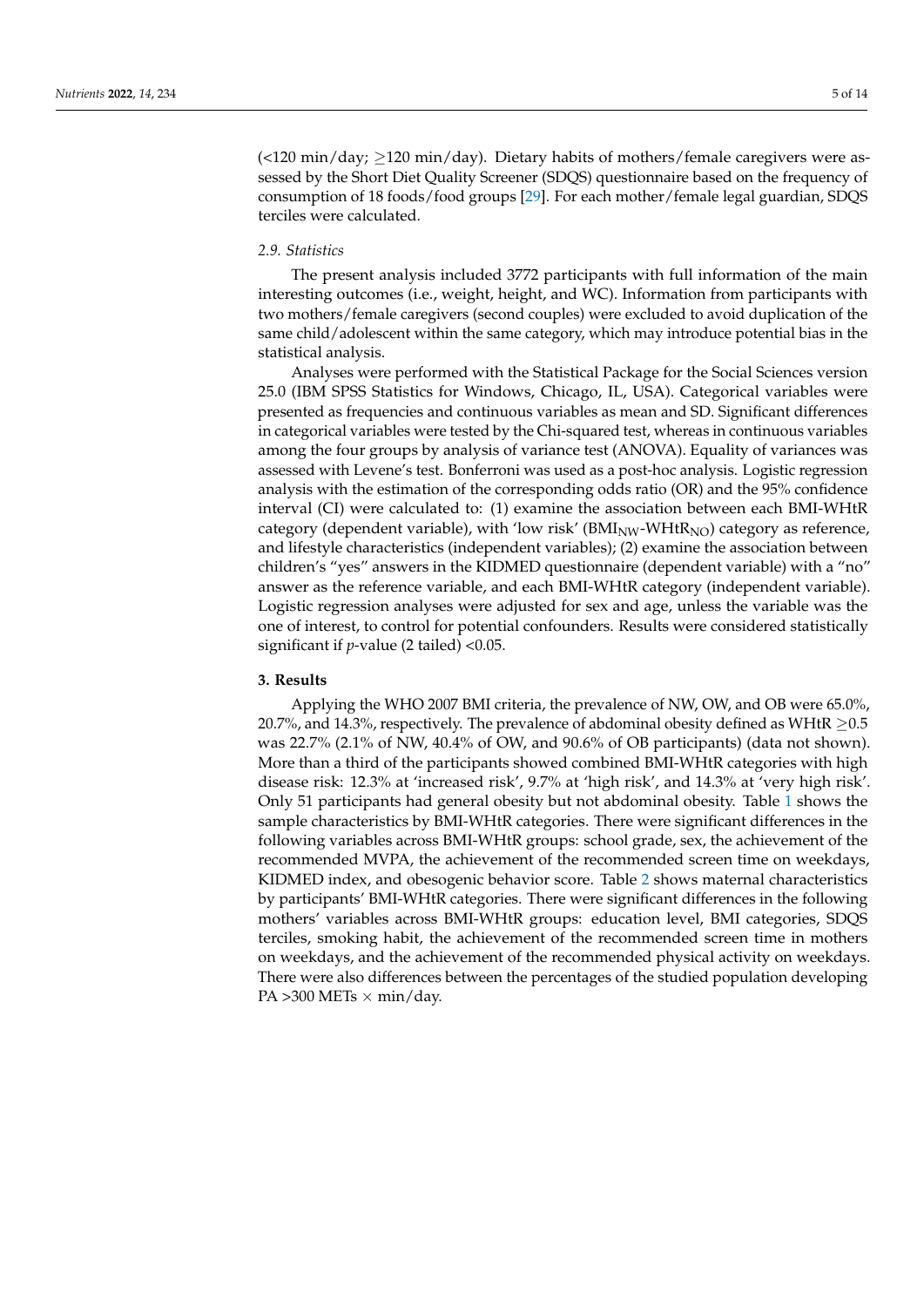| <b>Variables</b>                                                    | Joint Categories of BMI and WHtR |                   |                                                     |                                                           |                                                          |                                             |         |  |
|---------------------------------------------------------------------|----------------------------------|-------------------|-----------------------------------------------------|-----------------------------------------------------------|----------------------------------------------------------|---------------------------------------------|---------|--|
|                                                                     | $\boldsymbol{n}$                 | <b>Total</b>      | <b>Low Risk</b><br>BMI <sub>NW</sub><br>$WHtR_{NO}$ | <b>Increased Risk</b><br>BMI <sub>OW</sub><br>$WHtR_{NO}$ | <b>High Risk</b><br>$BMINW$ $\sim$<br>WHtR <sub>OB</sub> | Very High Risk<br>$BMI_{OB} - WHtR_{NO-OB}$ | p-Value |  |
| $\boldsymbol{n}$                                                    | 3772                             | 3772              | 2402                                                | 464                                                       | 366                                                      | 540                                         |         |  |
| Age $(y-o)^+$                                                       | 3772                             | $12.5 \pm 2.4$    | $12.7 \pm 2.4$ <sup>a,c</sup>                       | $12.2 \pm 2.3$ <sup>a,d</sup>                             | $12.8 \pm 2.4$ d,f                                       | $12.0 \pm 2.3$ c,f                          | < 0.001 |  |
| $12^{+}$                                                            | 1707                             | 45.3              | $42.4^{a,c}$                                        | 50.0 <sup>a</sup>                                         | 42.6 f                                                   | 55.6 $c$ .f                                 | < 0.001 |  |
| $>12$ ‡                                                             | 2065                             | 54.7              | 57.6                                                | 50.0                                                      | 57.4                                                     | 44.4                                        |         |  |
| Sex                                                                 |                                  |                   |                                                     |                                                           |                                                          |                                             |         |  |
| Male $†$                                                            | 1836                             | 48.7              | $46.3$ $\degree$                                    | 49.6 e                                                    | 49.5 $f$                                                 | 58.0 $c,e,f$                                | < 0.001 |  |
| Female <sup>‡</sup>                                                 | 1936                             | 51.3              | 53.7 <sup>c</sup>                                   | 50.4e                                                     | $50.5$ f                                                 | 42.0 c.e.f                                  |         |  |
| Number of people at<br>home <sup>+</sup>                            | 3238                             | $3.5 \pm 1.6$     | $3.5 \pm 1.5$                                       | $3.5 \pm 1.1$                                             | $3.6 \pm 2.9$                                            | $3.5 \pm 1.3$                               | 0.418   |  |
| 2 persons ‡                                                         | 543                              | 16.8              | 17.3                                                | 14.8                                                      | 16.5                                                     | 16.1                                        | 0.219   |  |
| $3-4$ persons $\frac{1}{2}$                                         | 2272                             | 70.2              | 70.7                                                | 70.6                                                      | 69.7                                                     | 67.6                                        |         |  |
| $\geq$ 5 persons <sup>‡</sup>                                       | 423                              | 13.1              | 12.0                                                | 14.6                                                      | 13.8                                                     | 16.3                                        |         |  |
| MVPA $(min/day)$ <sup>+</sup>                                       | 3605                             | $125.4 \pm 78.3$  | $126.8 \pm 78.7^{\mathrm{b}}$                       | $134.2 \pm 77.6$ <sup>d</sup>                             | $112.6 \pm 76.3$ b,d                                     | $120.9 \pm 77.0$                            | 0.001   |  |
| $MVPA \geq 60$ min/day ‡                                            | 2858                             | 79.3              | 79.8 <sup>b</sup>                                   | 82.7 <sup>d</sup>                                         | $72.8^{b,d}$                                             | 78.8                                        | 0.005   |  |
| Total screen time<br>weekdays ( $min/day$ ) <sup>+</sup>            | 3565                             | $179.6 \pm 147.1$ | $177.2 \pm 145.8$ °                                 | $161.1 \pm 142.8$ <sup>d,e</sup>                          | $189.9 \pm 149.5$ <sup>d</sup>                           | $198.6 \pm 152.5$ see                       | < 0.001 |  |
| Screen time weekdays <<br>$120 \text{ min}/\text{day}$ <sup>‡</sup> | 1611                             | 45.2              | 45.5 <sup>a</sup>                                   | $53.4$ a,d,e                                              | 41.7 <sup>d</sup>                                        | 39.4e                                       | < 0.001 |  |
| Total screen time<br>weekends ( $min/day$ ) <sup>+</sup>            | 3565                             | $283.1 \pm 172.9$ | $281.2 \pm 171.6$ <sup>c</sup>                      | $263.5 \pm 170.0$ <sup>e</sup>                            | $288.1 \pm 170.8$                                        | $304.5 \pm 180.9$ c/e                       | 0.003   |  |
| Screen time weekends <<br>$120 \text{ min}/\text{day}$ <sup>‡</sup> | 734                              | 20.6              | 20.5                                                | 24.5                                                      | 18.5                                                     | 19.1                                        | 0.120   |  |
| KIDMED index $+$                                                    | 3576                             | $6.8 \pm 2.5$     | $6.8 \pm 2.5^{\mathrm{b}}$                          | $7.1\pm2.5$ $^{\rm d,e}$                                  | $6.4 \pm 2.5$ b,d                                        | $6.6 \pm 2.4$ <sup>e</sup>                  | 0.001   |  |
| Low $†$                                                             | 365                              | 10.2              | 9.6                                                 | 9.4 <sup>d</sup>                                          | 14.0 <sup>d</sup>                                        | 11.0                                        | 0.020   |  |
| Moderate <sup>#</sup>                                               | 1771                             | 49.5              | 50.1                                                | 44.5                                                      | 49.3                                                     | 51.4                                        |         |  |
| Optimal <sup>#</sup>                                                | 1440                             | 40.3              | 40.3                                                | 46.1                                                      | 36.7                                                     | 37.6                                        |         |  |
| Obesogenic behavior<br>score $(0-3)$ <sup>+</sup>                   | 3557                             | $1.0 \pm 0.8$     | $1.0 \pm 0.8^{\text{ b}}$                           | $0.9 \pm 0.8$ d,e                                         | $1.2 \pm 0.8$ b,d                                        | $1.1 \pm 0.8^{\circ}$                       | < 0.001 |  |
| 0 <sup>†</sup>                                                      | 933                              | 26.2              | 26.5 <sup>a</sup>                                   | $33.9$ <sup>a,d,e</sup>                                   | 21.6 <sup>d</sup>                                        | 21.7 <sup>e</sup>                           | < 0.001 |  |
| 1 <sup>‡</sup>                                                      | 1760                             | 49.5              | 50.3 <sup>a</sup>                                   | $42.7^{a,e}$                                              | 48.7                                                     | 52.3 <sup>e</sup>                           |         |  |
| $2^{\frac{1}{2}}$                                                   | 748                              | 21.0              | 20.2                                                | 21.1                                                      | 23.5                                                     | 23.1                                        |         |  |
| 3 <sup>†</sup>                                                      | 116                              | 3.3               | 3.1 <sup>b</sup>                                    | 2.3 <sup>b</sup>                                          | 6.2 <sup>b,d</sup>                                       | 3.0                                         |         |  |

<span id="page-5-0"></span>**Table 1.** Descriptive characteristics of the study population relative to joint categories of body mass index (BMI) and waist-to-height ratio (WHtR).

Data are shown as <sup>†</sup> means  $\pm$  standard deviations or  $\frac{1}{7}$  percentages. Abbreviations: y-o, years old; MVPA, moderate and vigorous physical activity; min, minutes; BMI, body mass index; WHtR, waist-to-height ratio;  $BMI_{NW}$ , normal-weight; WHtR<sub>NO</sub>, abdominal non-obesity;  $BMI_{OW}$ , overweight; WHtR<sub>OB</sub>, abdominal obesity; BMIOB, obesity. Differences in means were tested by the ANOVA test and differences in percentages by Chisquared test. Different letters in rows shows statistically significant differences between categories of BMI and WHtR by the Bonferroni post-hoc test: <sup>a</sup>: low risk vs. increased risk; <sup>b</sup>: low risk vs. high risk; <sup>c</sup>: low risk vs. very high risk; <sup>d</sup>: increased risk vs. high risk; <sup>e</sup>: increased risk vs. very high risk; <sup>f</sup>: high risk vs. very high risk.

<span id="page-5-1"></span>**Table 2.** Descriptive maternal characteristics of the study population relative to joint categories of body mass index (BMI) and waist-to-height ratio (WHtR).

| <b>Variables</b>                                                     | Joint Categories of BMI and WHtR |                        |                                                 |                                                    |                                                         |                                                   |                  |  |  |
|----------------------------------------------------------------------|----------------------------------|------------------------|-------------------------------------------------|----------------------------------------------------|---------------------------------------------------------|---------------------------------------------------|------------------|--|--|
|                                                                      | $\boldsymbol{N}$                 | Total                  | <b>Low Risk</b><br>$BMI_{NW}$<br>$WHtR_{NO}$    | <b>Increased Risk</b><br>$BMI_{OW}$<br>$WHtR_{NO}$ | <b>High Risk</b><br>$BMI_{NW-OW}$<br>WHtR <sub>OB</sub> | Very High Risk<br>$BMI_{OB} - WHtR_{NO-OB}$       | <i>p</i> -Value  |  |  |
| Maximum education<br>level <sup>†</sup>                              |                                  |                        |                                                 |                                                    |                                                         |                                                   |                  |  |  |
| University<br>Secondary<br>Primary/Illiterate                        | 1047<br>1811<br>490              | 31.3<br>54.1<br>14.6   | 33.1 <sup>c</sup><br>53.2<br>13.7 <sup>c</sup>  | 33.9 <sup>e</sup><br>53.4<br>12.7 <sup>e</sup>     | 28.9<br>56.3<br>14.8                                    | 22.3 c.e<br>57.2<br>20.6 c.e                      | < 0.001          |  |  |
| SDQS score <sup>+,‡</sup><br>$T1: 0.0 - 37.9$                        | 958<br>305                       | $39.0 \pm 3.1$<br>31.8 | $39.2 \pm 3.1$ c<br>$30.2$ c                    | $39.7 \pm 3.2$ <sup>e</sup><br>23.6 <sup>e</sup>   | $38.7 \pm 3.1$<br>32.6                                  | $38.0 \pm 2.9$ c/e<br>47.5 c.e                    | < 0.001<br>0.003 |  |  |
| T2: 38.0-39.9<br>T3: 40.0-49.0                                       | 232<br>421                       | 24.2<br>43.9           | 23.8<br>46.0 <sup>c</sup>                       | 27.3<br>49.1                                       | 29.1<br>38.4                                            | 20.0<br>$32.5$ $\degree$                          |                  |  |  |
| BMI categories $(kg/m2)$                                             |                                  |                        |                                                 |                                                    |                                                         |                                                   |                  |  |  |
| Normal weight<br>Overweight<br>Obesity<br>Smoking habit <sup>#</sup> | 1794<br>905<br>411               | 57.7<br>29.1<br>13.2   | $65.1^{a,b,c}$<br>$26.0^{b,c}$<br>$9.0^{a,b,c}$ | $53.5^{a,e}$<br>31.2<br>$15.3^{a,e}$               | $46.5^{b,f}$<br>36.4 <sup>b</sup><br>$17.1^{b,f}$       | $34.9$ c,e,f<br>36.5 <sup>c</sup><br>$28.6$ c,e,f | < 0.001          |  |  |
| Smoker<br>Former smoker<br>Never smoked                              | 797<br>832<br>1725               | 23.8<br>24.8<br>51.4   | 21.8 <sup>c</sup><br>25.4<br>52.8               | 22.8 <sup>e</sup><br>27.8<br>49.4                  | 26.3<br>23.0<br>50.7                                    | 31.8 c.e<br>20.6<br>47.5                          | < 0.001          |  |  |
| Screen time weekend<br>$(min/day)^+$                                 | 3119                             | $179.4 \pm 107.8$      | $176.9 \pm 104.0$                               | $177.7 \pm 107.7$                                  | $184.0 \pm 113.2$                                       | $189.4 \pm 120.1$                                 | 0.138            |  |  |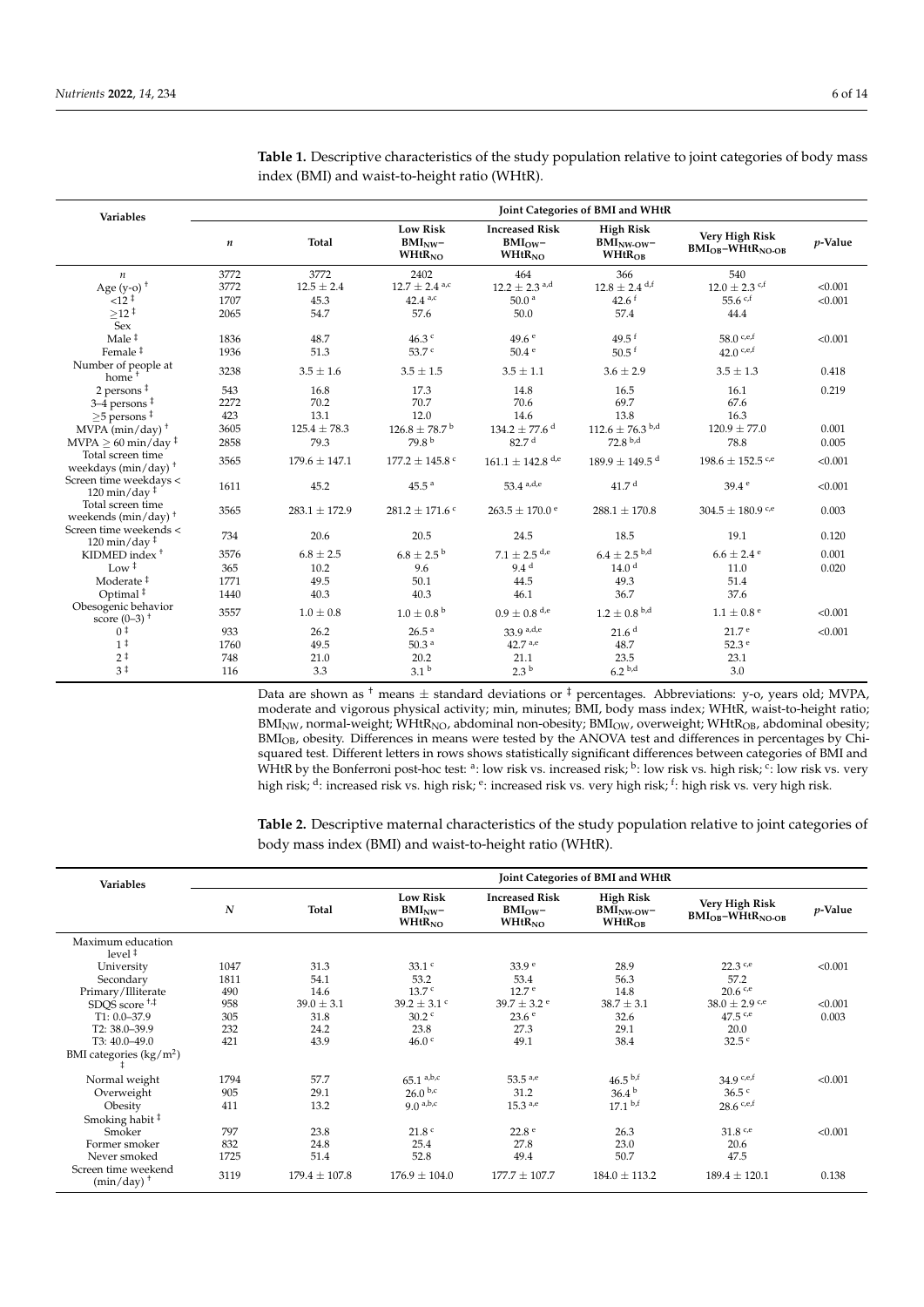| <b>Variables</b>                                                                        |      |                   |                                                     |                                                            | Joint Categories of BMI and WHtR                 |                                             |            |
|-----------------------------------------------------------------------------------------|------|-------------------|-----------------------------------------------------|------------------------------------------------------------|--------------------------------------------------|---------------------------------------------|------------|
|                                                                                         | N    | Total             | <b>Low Risk</b><br>$BMI_{NW}$<br>WHtR <sub>NO</sub> | <b>Increased Risk</b><br>$BMI_{\text{OW}}-$<br>$WHtR_{NO}$ | High Risk<br>$BMI_{NW-OW}$<br>WHtR <sub>OB</sub> | Very High Risk<br>$BMI_{OR} - WHtR_{NO-OR}$ | $p$ -Value |
| Screen time weekends <<br>$120 \text{ min}/\text{day}$ <sup><math>\ddagger</math></sup> | 1383 | 44.3              | 45.6                                                | 46.3                                                       | 40.9                                             | 39.3                                        | 0.049      |
| Screen time weekdays<br>$(min/day)$ <sup>+</sup>                                        | 3156 | $123.7 \pm 96.7$  | $122.3 + 94.2$                                      | $121.8 \pm 100.3$                                          | $123.9 \pm 95.3$                                 | $131.9 \pm 105.5$                           | 0.307      |
| Screen time weekdays <<br>$120 \text{ min}/\text{day}$ <sup>‡</sup>                     | 2342 | 74.2              | 74.7                                                | 75.6                                                       | 75.0                                             | 70.3                                        | 0.243      |
| Total PA(METs $\times$<br>$min/day)$ <sup>+</sup>                                       | 2162 | $444.0 \pm 623.8$ | $452.2 \pm 621.9$                                   | $374.1 \pm 567.6$                                          | $429.5 \pm 662.5$                                | $476.5 + 646.8$                             | 0.212      |
| PA $>$ 300 METs $\times$<br>$min/day$ <sup><math>\ddagger</math></sup>                  | 974  | 45.1              | $47.2$ a,b,c                                        | 39.7 a,e                                                   | $39.4^{b,f}$                                     | 44.3 $c,e,f$                                | 0.037      |

**Table 2.** *Cont.*

Data are shown as <sup>†</sup> means  $\pm$  standard deviations or  $\frac{1}{4}$  percentages. Abbreviations: SDQS, short Diet Quality Screener; T1, tertile 1; T2, tertile 2; T3, tertile 3; kg, kilograms; m, meters; min, minutes; PA, physical activity; MET, metabolic equivalents; BMI, body mass index; WHtR, waist-to-height ratio; BMI<sub>NW</sub>, normal-weight; WHtR<sub>NO</sub>, abdominal non-obesity; BMI<sub>OW</sub>, overweight; WHtR<sub>OB</sub>, abdominal obesity; BMI<sub>OB</sub>, obesity. Differences in means were tested by the ANOVA and differences in percentages by Chi-squared test. Different letters in rows shows statistically significant differences between categories of BMI and WHtR by the Bonferroni post-hoc test: <sup>a</sup>: low risk vs increased risk;  $^{\rm b}$ : low risk vs high risk;  $^{\rm c}$ : low risk vs very high risk;  $^{\rm e}$ : increased risk vs very high risk;  $^{\rm f}$ : high risk vs very high risk.

The binary logistic regression analysis adjusted by age and sex to determine the associated lifestyle and health factors with child/adolescent BMI-WHtR 'increased', 'high', and 'very high risk' categories are shown in Table [3.](#page-7-0) BMI-WHtR 'increased' and 'very high risk' groups were negatively associated with adolescence ( $\geq$ 12 years). Individuals in the 'very high risk' group were less likely to be females. The BMI-WHtR 'high risk' group was less likely to achieve the recommendation of at least 60 min/day of MVPA but also to be less likely to have a moderate and optimal adherence to the MedDiet. Participants with a BMI-WHtR 'very high risk' were also less likely to achieve the recommendation of at least 60 min/day of MVPA, and the recommendation of <120 min/day of total screen time. Finally, BMI-WHtR 'high' and 'very high risk' categories were positively associated with the obesogenic behavior score.

Children/adolescents with elevated BMI-WHtR disease risk were less likely to have mothers with a weight in the normal range (<25 kg/m<sup>2</sup>). Participants in the 'increased' and 'very high risk' category were also less likely to have mothers with OW. Participants in the 'very high risk' group were also less likely to have mothers with a higher education level, mothers who never smoked or were former smokers, mothers with a high SDQS score, and mothers who achieved the recommendation of <120 min/day of total screen time on weekdays. Participants in the 'increased' and 'high risk' categories were less likely to have mothers who achieved the recommendation of at least 60 min/day of MVPA; no significant differences were found in the 'very high risk' category.

Table [4](#page-8-0) shows the results of the logistic regression for "yes" answers in the KIDMED questionnaire. Skipping breakfast was positively associated with 'increased', 'high', and 'very high risk' groups, and consumption of dairy products for breakfast was less frequent among elevated BMI-WHtR groups. Participants who consumed commercially baked goods or pastries for breakfast were less likely to be those in the 'increased' and 'very high risk' groups. Participants who took sweets and candies several times every day were more likely to be those in the 'increased' and 'high risk' groups. Participants who consumed cereals or grains products for breakfast and nuts regularly were less likely to be in the 'very high risk' group while participants who consumed raw or cooked vegetables more than once a day were more likely to be in this group.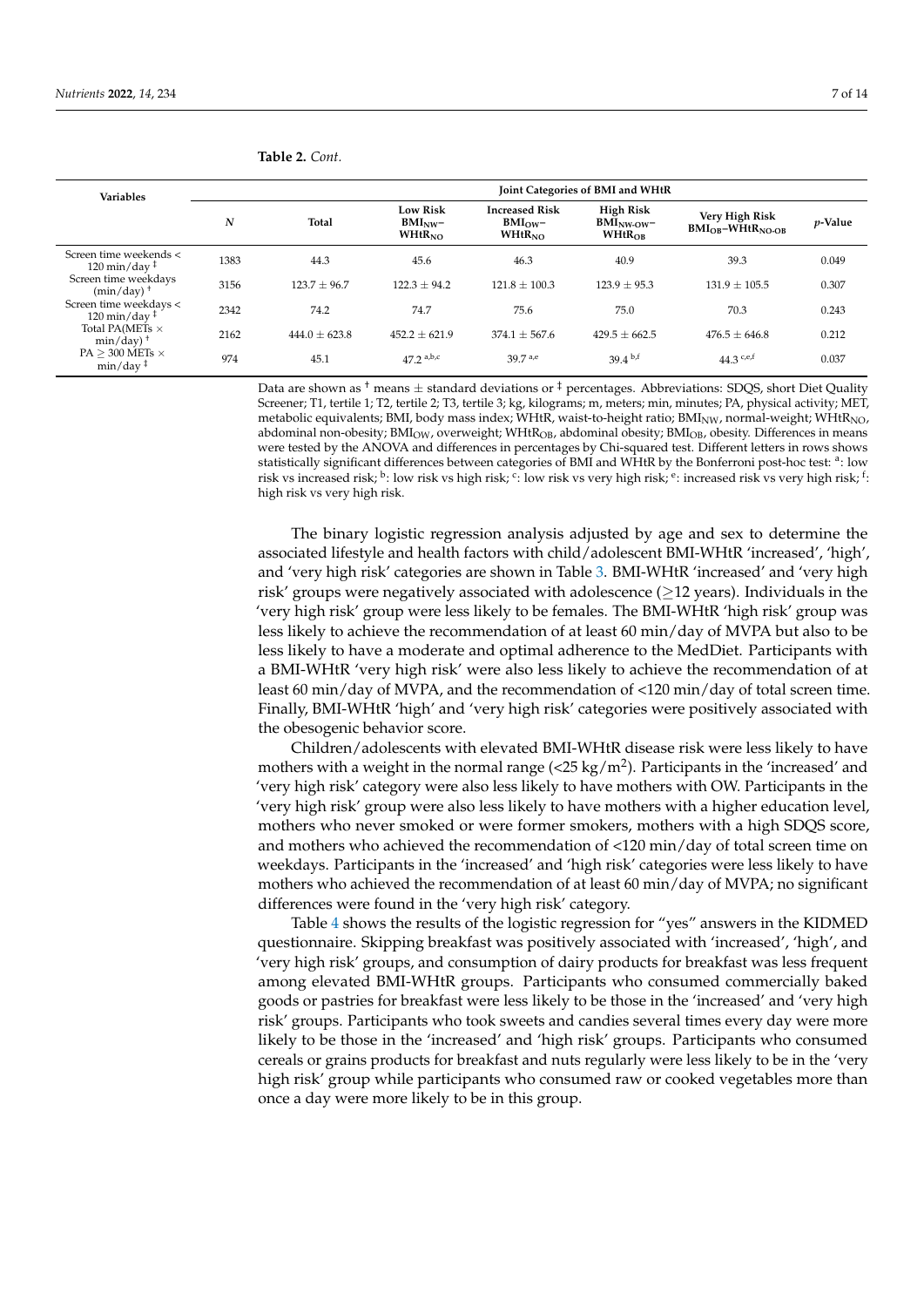|                                       | Joint Categories of BMI and WHtR             |                                                       |                                                     |  |  |
|---------------------------------------|----------------------------------------------|-------------------------------------------------------|-----------------------------------------------------|--|--|
|                                       | <b>Increased Risk</b><br>$BM_{OW}-WHtR_{NO}$ | <b>High Risk</b><br>$BMI_{NW-OW}$ -WHtR <sub>OB</sub> | Very High Risk<br>$BMI_{OB}$ -WHtR <sub>NO-OB</sub> |  |  |
| Child/adolescent characteristics      |                                              |                                                       |                                                     |  |  |
| Age                                   |                                              |                                                       |                                                     |  |  |
| <12 years                             | $1.00$ (ref.)                                | $1.00$ (ref.)                                         | $1.00$ (ref.)                                       |  |  |
| $\geq$ 12 years                       | $0.74$ (0.61-0.90) **                        | $1.00(0.80 - 1.24)$                                   | $0.60$ (0.49-0.72) ***                              |  |  |
| Sex                                   |                                              |                                                       |                                                     |  |  |
| Male                                  | $1.00$ (ref.)                                | $1.00$ (ref.)                                         | $1.00$ (ref.)                                       |  |  |
| Female                                | $0.88(0.72 - 1.08)$                          | $0.88(0.71 - 1.10)$                                   | $0.63(0.52 - 0.76)$ ***                             |  |  |
| $MVPA \geq 60$ min/day                |                                              |                                                       |                                                     |  |  |
| No                                    | $1.00$ (ref.)                                | $1.00$ (ref.)                                         | $1.00$ (ref.)                                       |  |  |
| Yes                                   | $1.07(0.81 - 1.41)$                          | $0.65(0.50-0.85)$ **                                  | $0.73$ (0.57-0.93) *                                |  |  |
| Screen time weekdays <<br>120 min/day |                                              |                                                       |                                                     |  |  |
| No                                    | $1.00$ (ref.)                                | $1.00$ (ref.)                                         | $1.00$ (ref.)                                       |  |  |
| Yes                                   | $1.23(0.99 - 1.54)$                          | $0.86(0.67-1.10)$                                     | $0.61(0.49 - 0.76)$ ***                             |  |  |
| KIDMED index                          |                                              |                                                       |                                                     |  |  |
| Low                                   | $1.00$ (ref.)                                | $1.00$ (ref.)                                         | $1.00$ (ref.)                                       |  |  |
| Moderate                              | $0.90(0.62 - 1.30)$                          | $0.67(0.48 - 0.95)$ *                                 | $0.89(0.64 - 1.23)$                                 |  |  |
| Optimal                               | $1.11(0.77-1.61)$                            | $0.62$ (0.43-0.89) <sup>**</sup>                      | $0.76(0.55-1.07)$                                   |  |  |
| Obesogenic behavior score (0-3)       |                                              |                                                       |                                                     |  |  |
| 0                                     | $1.00$ (ref.)                                | $1.00$ (ref.)                                         | $1.00$ (ref.)                                       |  |  |
| $\mathbf{1}$                          | $0.73(0.57-0.94)$ *                          | $1.23(0.91 - 1.66)$                                   | $1.56(1.21-2.02)$ **                                |  |  |
| $\overline{c}$                        | $1.00(0.73 - 1.38)$                          | $1.57(1.09 - 2.25)$ *                                 | $2.19(1.60-3.01)$ ***                               |  |  |
| 3                                     | $0.80(0.39-1.63)$                            | $2.86(1.61 - 5.10)$ ***                               | $2.52(1.34 - 4.72)$ **                              |  |  |
| Mother/female legal guardian          |                                              |                                                       |                                                     |  |  |
| Maximum education level               |                                              |                                                       |                                                     |  |  |
| Primary/Illiterate                    | $1.00$ (ref.)                                | $1.00$ (ref.)                                         | $1.00$ (ref.)                                       |  |  |
| Secondary                             | $1.06(0.77-1.48)$                            | $0.98(0.70-1.38)$                                     | $0.71(0.54 - 0.93)$ *                               |  |  |
| University                            | $1.06(0.75-1.49)$                            | $0.81(0.56 - 1.17)$                                   | $0.43(0.31 - 0.58)$ ***                             |  |  |
| SDQS score                            |                                              |                                                       |                                                     |  |  |
| $T1: 0.0 - 37.9$                      | $1.00$ (ref.)                                | $1.00$ (ref.)                                         | $1.00$ (ref.)                                       |  |  |
| T2: 38.0-39.9                         | $1.44(0.82 - 2.55)$                          | $1.14(0.63 - 2.03)$                                   | $0.52$ (0.31-0.88) *                                |  |  |
| T3: 40.0-49.0                         | $1.38(0.83 - 2.29)$                          | $0.79(0.46 - 1.34)$                                   | $0.44$ (0.28-0.70) ***                              |  |  |
| BMI categories $(kg/m2)$              |                                              |                                                       |                                                     |  |  |
| Obesity                               | $1.00$ (ref.)                                | $1.00$ (ref.)                                         | $1.00$ (ref.)                                       |  |  |
| Overweight                            | $0.68$ (0.48-0.97) *                         | $0.73(0.50-1.05)$                                     | $0.41(0.30-0.55)$ ***                               |  |  |
| Normal weight                         | $0.46$ (0.33-0.64) ***                       | $0.37(0.26 - 0.53)$ ***                               | $0.16(0.12-0.21)$ ***                               |  |  |
| Smoking habit                         |                                              |                                                       |                                                     |  |  |
| Smoker                                | $1.00$ (ref.)                                | $1.00$ (ref.)                                         | $1.00$ (ref.)                                       |  |  |
| Former smoker                         | $1.07(0.79 - 1.44)$                          | $0.76(0.54 - 1.05)$                                   | $0.57(0.43 - 0.76)$ ***                             |  |  |
| Never smoked                          | $0.92(0.70-1.20)$                            | $0.81(0.61 - 1.06)$                                   | $0.64$ (0.51-0.81) ***                              |  |  |
| Screen time weekends <                |                                              |                                                       |                                                     |  |  |
| 120 min/day                           |                                              |                                                       |                                                     |  |  |
| No                                    | $1.00$ (ref.)                                | $1.00$ (ref.)                                         | $1.00$ (ref.)                                       |  |  |
| Yes                                   | $0.99(0.80 - 1.24)$                          | $0.82(0.64 - 1.05)$                                   | $0.74(0.60 - 0.92)$ **                              |  |  |
| $PA \geq 300$ METs $\times$ min/day   |                                              |                                                       |                                                     |  |  |
| No                                    | $1.00$ (ref.)                                | $1.00$ (ref.)                                         | $1.00$ (ref.)                                       |  |  |
| Yes                                   | $0.75(0.57-0.98)$ *                          | $0.73(0.54 - 0.97)$ *                                 | $0.90(0.70-1.15)$                                   |  |  |
|                                       |                                              |                                                       |                                                     |  |  |

<span id="page-7-0"></span>**Table 3.** Odds ratios (and 95% confidence intervals) from logistic regression showing the correlation of characteristics of child/adolescent and their mothers/female caregivers with children's categories of BMI and WHtR.

Abbreviations: min, minutes; kg, kilograms; m, meters; MVPA, moderate and vigorous physical activity; BMI, body mass index; WHtR, waist-to-height ratio; BMI<sub>NW</sub>, normal weight; WHtR<sub>NO</sub>, abdominal non-obesity; BMI<sub>OW</sub>, overweight; WHtROB, abdominal obesity; BMIOB, obesity. Odds ratio (OR) with 95% confidence intervals (CI) were calculated by binary logistic regression analysis. The analysis was adjusted by sex and age unless the variable was the one of interest. Reference group = 'low risk' (NW BMI-WHtR<sub>NO</sub>); OR presented for 'low risk' vs. 'increased', 'high' or 'very high risk'. *p*-value: \* *p* < 0.05; \*\* *p* < 0.01; \*\*\* *p* < 0.001.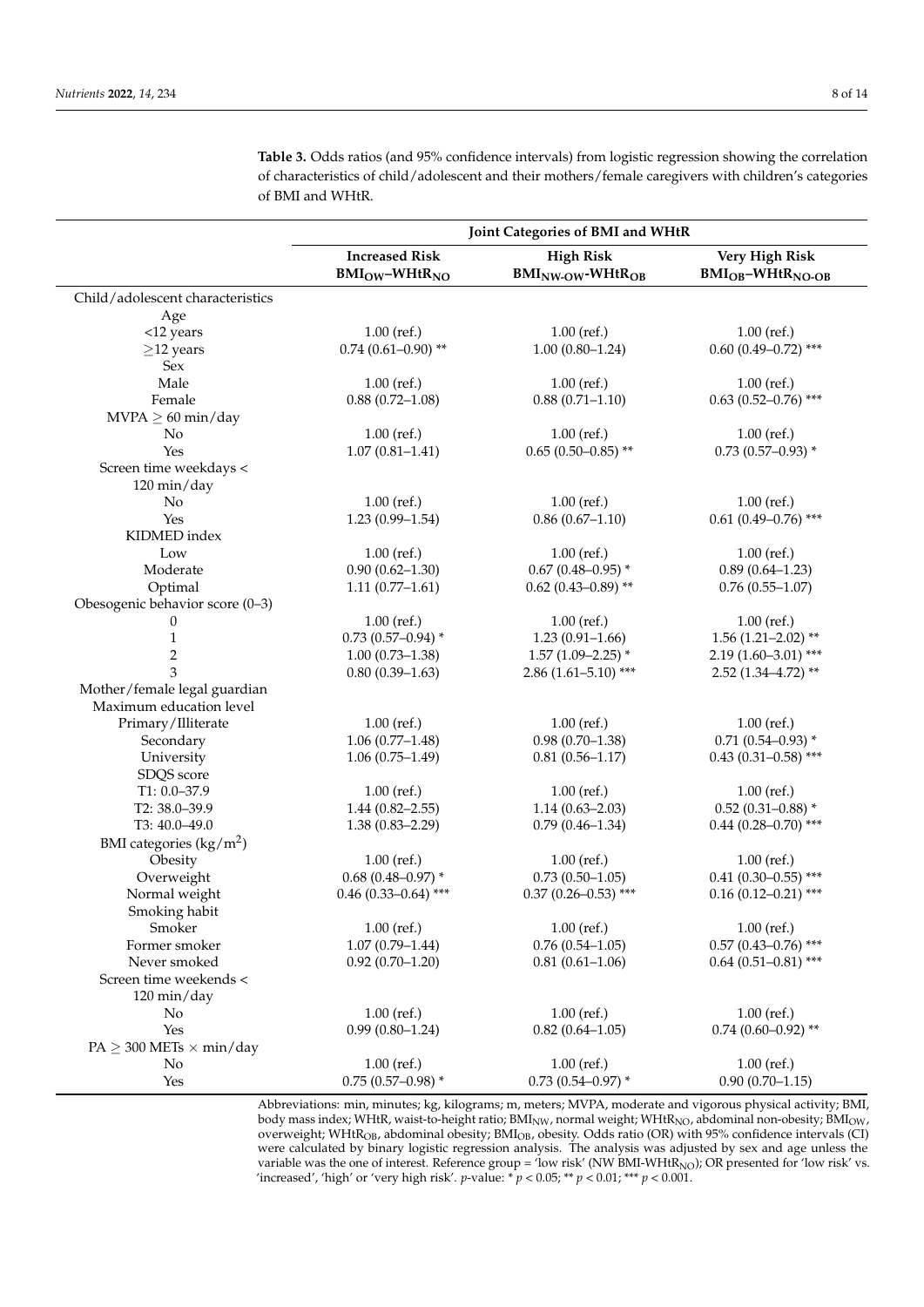|                                                                                    | Joint Categories of BMI and WHtR        |                                               |                                                              |                                                     |  |  |  |  |
|------------------------------------------------------------------------------------|-----------------------------------------|-----------------------------------------------|--------------------------------------------------------------|-----------------------------------------------------|--|--|--|--|
| <b>KIDMED Questionnaire</b>                                                        | <b>Low Risk</b><br>$BMI_{NW}-WHtR_{NO}$ | <b>Increased Risk</b><br>$BMI_{OW}-WHtR_{NO}$ | <b>High Risk</b><br>BMI <sub>NW-OW</sub> -WHtR <sub>OB</sub> | Very High Risk<br>$BMI_{OB}$ -WHtR <sub>NO-OB</sub> |  |  |  |  |
| Q1. Skips breakfast $(-)$                                                          | $n = 2273$<br>$1.00$ (ref.)             | $n = 438$<br>$1.44(1.06-1.95)$ *              | $n = 357$<br>$1.46(1.06 - 2.01)$ *                           | $n = 508$<br>$1.67(1.26-2.23)$ ***                  |  |  |  |  |
| Q2. Has dairy product for<br>breakfast $(+)$                                       | $1.00$ (ref.)                           | $0.67$ (0.52-0.86) **                         | $0.64$ (0.49-0.84) **                                        | $0.66$ (0.52-0.84) **                               |  |  |  |  |
| Q3. Has cereal or grains<br>product for breakfast (+)<br>Q4. Pastries/commercially | $1.00$ (ref.)                           | $0.90(0.73 - 1.12)$                           | $0.79(0.63 - 1.00)^*$                                        | $0.75(0.62 - 0.92)$ **                              |  |  |  |  |
| baked goods for<br>breakfast $(-)$                                                 | $1.00$ (ref.)                           | $0.67$ (0.53-0.85) **                         | $0.82(0.64 - 1.04)$                                          | $0.68$ (0.55-0.84) **                               |  |  |  |  |
| Q5. Takes a fruit or fruit juice<br>daily $(+)$                                    | $1.00$ (ref.)                           | $1.20(0.95-1.53)$                             | $0.83(0.65 - 1.06)$                                          | $1.02(0.82 - 1.27)$                                 |  |  |  |  |
| Q6. Has a second serving of<br>fruit daily $(+)$                                   | $1.00$ (ref.)                           | $1.03(0.84 - 1.27)$                           | $0.88(0.70-1.10)$                                            | $0.98(0.80 - 1.19)$                                 |  |  |  |  |
| Q7. Two yogurts and/or 40 g<br>cheese daily $(+)$                                  | $1.00$ (ref.)                           | $0.98(0.77-1.25)$                             | $0.83(0.64 - 1.07)$                                          | $0.79(0.63 - 0.98)$ *                               |  |  |  |  |
| Q8. Has fresh or cooked<br>vegetables daily $(+)$                                  | $1.00$ (ref.)                           | $1.24(1.00-1.55)$                             | $0.86(0.69-1.08)$                                            | $0.99(0.81 - 1.22)$                                 |  |  |  |  |
| Q9. Has fresh or cooked<br>vegetables more than<br>$1/day (+)$                     | $1.00$ (ref.)                           | $1.16(0.93 - 1.44)$                           | $1.09(0.86 - 1.38)$                                          | $1.36(1.11-1.67)$ **                                |  |  |  |  |
| Q10. Regular fish<br>consumption (at least<br>$2 - 3$ /week $) (+)$                | $1.00$ (ref.)                           | $1.10(0.89 - 1.37)$                           | $0.82(0.65 - 1.03)$                                          | $0.87(0.71 - 1.06)$                                 |  |  |  |  |
| Q11. Goes >1/week fast food<br>restaurant $(-)$                                    | $1.00$ (ref.)                           | $0.77(0.60 - 1.00)$                           | $0.89(0.68 - 1.17)$                                          | $1.11(0.89-1.39)$                                   |  |  |  |  |
| Q12. Regular nut<br>consumption<br>$(≥2-3/week) (+)$                               | $1.00$ (ref.)                           | $0.97(0.79 - 1.19)$                           | $0.77$ (0.62-0.97) *                                         | $0.69$ $(0.57 - 0.84)$ ***                          |  |  |  |  |
| Q13. Likes pulses and eats<br>more than $1$ /week (+)                              | $1.00$ (ref.)                           | $1.26(1.00-1.59)$                             | $0.83(0.65 - 1.05)$                                          | $1.00(0.81 - 1.24)$                                 |  |  |  |  |
| Q14. Takes sweets and<br>candies several times every<br>day $(-)$                  | $1.00$ (ref.)                           | $0.58$ (0.44-0.77) ***                        | $0.71(0.54 - 0.95)$ *                                        | $0.87(0.69 - 1.10)$                                 |  |  |  |  |
| Q15. Consumes rice or pasta<br>almost daily $(\geq 5$ /week) (+)                   | $1.00$ (ref.)                           | $0.97(0.79 - 1.19)$                           | $0.94(0.75 - 1.18)$                                          | $0.95(0.78 - 1.16)$                                 |  |  |  |  |
| Q16. Uses of olive oil at<br>home $(+)$                                            | $1.00$ (ref.)                           | $0.84(0.59-1.19)$                             | $0.74(0.50-1.08)$                                            | $0.77(0.56 - 1.07)$                                 |  |  |  |  |

<span id="page-8-0"></span>**Table 4.** Odds ratios (and 95% confidence intervals) from logistic regression showing the correlation of children's "yes" answers in the KIDMED questionnaire and children's categories of BMI and WHtR.

Abbreviations: Q, question; BMI, body mass index; WHtR, waist-to-height ratio; BMI<sub>NW</sub>, normal weight; WHtR<sub>NO</sub>, abdominal non-obesity NW, normal-weight; BMI<sub>OW</sub>, overweight; WHtR<sub>OB</sub>, abdominal obesity; BMI<sub>OB</sub>, obesity. (+): positive value on KIDMED score; (−): negative value on KIDMED score. Odds ratio (OR) with 95% confidence intervals (CI) were calculated by binary logistic regression analysis. The analysis was adjusted by sex and age. Reference group = "no"; OR presented for "no" vs. "yes". In the present analysis, 3576 participants were included (and 196 were excluded since they have missing data).  $p$ -value:  $* p < 0.05; ** p < 0.01; ** p < 0.001$ .

#### **4. Discussion**

In the current study, 2.1% of NW, 40.4% of OW, and 90.6% of OB children and adolescents had abdominal obesity by WHtR. To analyze the magnitude of these data, these findings were compared with previous studies conducted in Spain [\[8,](#page-12-3)[11\]](#page-12-4), Turkey [\[10\]](#page-12-23), and Bangladesh [\[9\]](#page-12-24) that also analyzed the prevalence of abdominal obesity among BMI categories in children and/or adolescents. In a representative national sample of 1521 Spanish children and adolescents from 1998 to 2000, the respective prevalence of abdominal obesity was 7.5% of NW, 49.2% of OW, and 82.1% of OB children aged 6–11 years, and 1.8% of NW, 44.1% of OW, and 97.9% of OB adolescents aged 12–17 years [\[8\]](#page-12-3). The ENPE study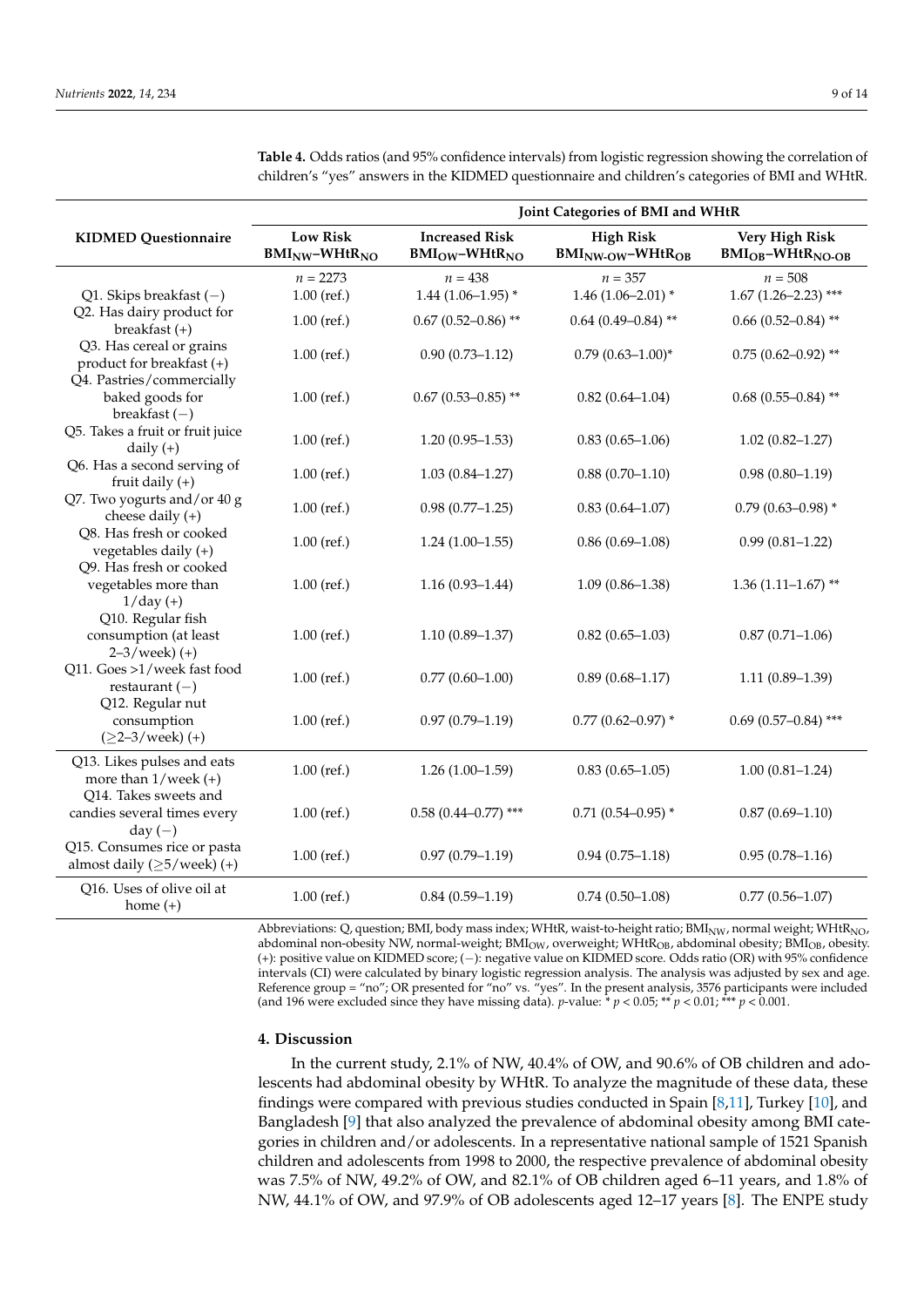(*Estudio Nutricional de la Población Española*) showed that the prevalences of abdominal obesity among NW, OW, and OB 9–18-year-old Spanish children and adolescents were 9.9%, 42.6%, and 84.0%, respectively [\[11\]](#page-12-4). Among 12–18-year-old Turkish girls, 2.6% of UW, 5.8% of NW, 37.3% of OW, and 77.3% of OB had abdominal obesity [\[10\]](#page-12-23). Among 9–17-year-old Bangladesh girls, 14% of NW, 46% of OW, and 54% of OB had abdominal obesity [\[9\]](#page-12-24). NW in combination with abdominal obesity was related to a higher risk of various metabolic risk indicators [\[30,](#page-13-0)[31\]](#page-13-1). Nevertheless, the prevalence of abdominal obesity among NW, OW, and OB children and adolescents strongly depends on the definition of BMI categories and abdominal obesity [\[8\]](#page-12-3).

Applying the WHO 2007 BMI criteria and defining abdominal obesity as WHtR  $\geq$ 0.5, four BMI-WHtR risk categories were constructed. More than a third of the study population had high disease risk based on the combined BMI-WHtR classification. In a Norwegian adult population (aged 18–51 years) from the Telemark study, more than half of the participants represented combined BMI-WC categories with high disease risk [\[20\]](#page-12-13). In this Norwegian adult population study, there were more men than women in the BMI-WC 'increased' and 'very high risk' categories, while there were more women in the 'high risk' category [\[20\]](#page-12-13). The current study showed that there were more boys in the 'very high risk' group, which agrees with previous reports in which a higher prevalence of OW/OB and/or high WHtR were found among boys than girls [\[11,](#page-12-4)[32\]](#page-13-2). This may possibly be due to stronger cultural and social pressure on girls to maintain an acceptable body image.

Participants ranked in the 'very high risk' category were 0.60 times lower among adolescents. Previous studies reported higher risk in a younger pediatric population [\[33](#page-13-3)[,34\]](#page-13-4). In the current study, participants ranked in the 'increased risk' group were also 0.74 times lower among adolescents; however, the obesogenic behavior score was not positively associated in contrast with the 'high' and 'very high risk' categories. The likelihood of achieving the recommended physical activity level was only significantly reduced among the 'high' and 'very high risk' participants. Low physical activity was often associated with OB [\[35\]](#page-13-5) and promoting physical activity remains important to ensure good health and well-being and to prevent chronic diseases [\[36](#page-13-6)[,37\]](#page-13-7). The current participants in the 'very high risk' group did not significantly follow the recommended screen time on weekdays. The relationship between screen media exposure and obesity was widely studied, and the mechanisms linking screen media exposure and obesity described in the literature included increased eating while viewing; exposure to high-calorie low-nutrient food; beverage marketing that influences children's preferences, purchase requests, and consumption habits; and low sleep duration [\[38\]](#page-13-8).

No clear differences in adherence to the MedDiet were observed between the BMI-WHtR risk categories. Only participants who were ranked in the 'high risk' category showed lower moderate and optimal adherence to the MedDiet. Skipping breakfast was more frequent among participants with high BMI-WHtR disease risk, and hence they showed lower consumption of commercial baked goods or pastries for breakfast but also dairy products and cereal or grain products for breakfast. Several studies also pointed out those individuals who did not consume breakfast daily showed a high prevalence of overweight and obesity [\[39\]](#page-13-9). The mechanisms linking breakfast consumption to lower body weight are unclear. Skipping breakfast affects children's appetite, but it does not necessarily imply the consumption of larger portion sizes at subsequent meals [\[40\]](#page-13-10). However, breakfast consumption may be associated with more regular eating habits and the selection of more healthful food choices [\[41\]](#page-13-11). Therefore, the current results highlight the need for interventions targeted at these elevated disease risk groups.

Participants who consumed sweets and candies several times every day were included in the 'increased' and 'high risk' groups. Previous studies showed that children and adolescents with general and/or abdominal obesity reported a low frequency of consumption of unhealthy foods (fast food, fries, cake, sugar-sweetened beverages, and sweets) [\[42\]](#page-13-12). Overweight and obese people could under-report their intake of unhealthy foods, but they also may pay more attention to foods that are energy dense [\[43\]](#page-13-13). Accordingly, participants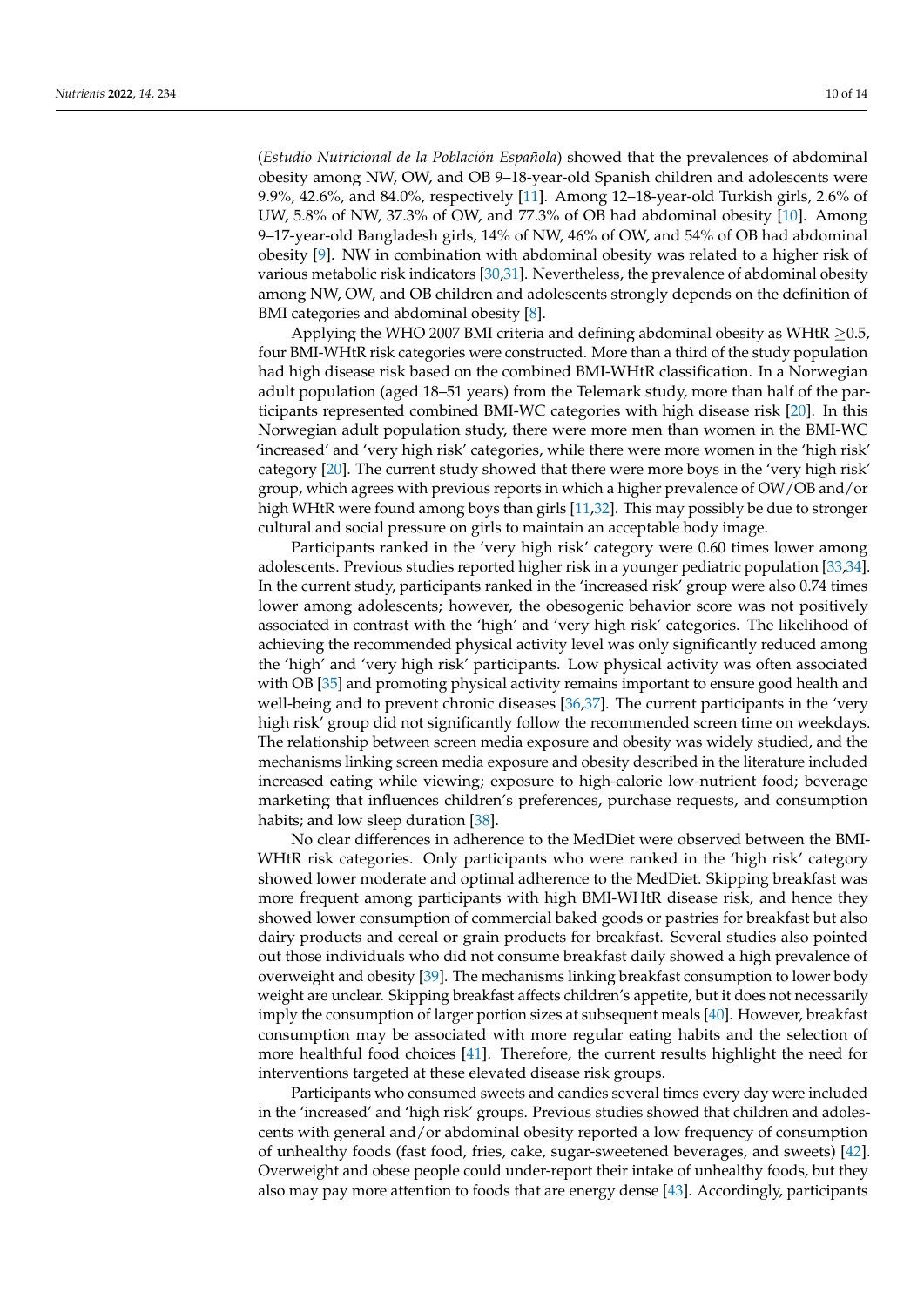who consumed raw or cooked vegetables more than once a day were 1.36 times more likely to be in the 'very high risk' group. Participants who consumed dairy products daily were lower in the 'very high risk' group and participants consuming nuts regularly were lower in the 'high' and 'very high risk' groups. Even though inconsistent findings for dairy products were observed [\[32](#page-13-2)[,44](#page-13-14)[,45\]](#page-13-15), previous studies demonstrated inverse associations between dairy [\[32\]](#page-13-2) and nuts [\[44](#page-13-14)[,46\]](#page-13-16) consumption and adiposity in children and adolescents. The mechanisms linking nut consumption to low body weight may include a high resting metabolic rate, enhanced satiety, low intake of other foods, and incomplete absorption of energy from nuts [\[44\]](#page-13-14).

Individuals included in the 'very high risk' group were less likely to have mothers with high SDQS scores. Maternal high-quality diet was not associated with risk of obesity in offspring aged 9–14 years in mother–child pair studies conducted in the United States [\[47\]](#page-13-17). However, parental food intake was highly correlated with Chinese children and adolescent's food intake, although this association between parental food intake and offspring's overweight and obese was most significant in 7–12-year-old children compared to 13–18-year-old adolescents [\[48\]](#page-13-18). In New Zealand, higher parental diet quality was associated with lower consumption frequency of confectionary, chocolate, cakes, biscuits, and savory snacks in 9–11-year-old children [\[49\]](#page-13-19). Therefore, the current findings highlight the crucial role of maternal diet quality on child/adolescent BMI-WHtR disease risk.

Individuals in the 'increased' and 'high risk' categories had fewer mothers engaged in the physical activity recommendations, despite the risk of incident obesity being reported as being 0.79 times lower among offspring whose mothers engaged in at least 150 min/day of MVPA [\[47\]](#page-13-17). Significant associations between mothers' lifestyle variables and child/adolescent BMI-WHtR disease risk were also observed for education level, BMI status, and smoking habit. Individuals in the 'very high risk' group had fewer mothers with high education levels. This relationship between the mother's education level and overweight and obesity has been widely studied. The likelihood of having mothers with BMI <25 kg/m<sup>2</sup> decreased with increasing BMI-WHtR disease risk level, as the BMI-WHtR categories showed. Obesity in parents is a well-known risk factor for weight problems in their offspring, and parental overweight or obesity is positively associated with abdominal obesity in children and adolescents [\[32](#page-13-2)[,50](#page-13-20)[,51\]](#page-13-21). Due to genetics and parental behavior, children with obese parents are at a greater risk of becoming obese themselves [\[52\]](#page-13-22). Individuals in the 'very high risk' group had fewer mothers that had never smoked or were former smokers. Childhood parental smoking exposure was previously associated with increased risk for life-course overweight or obesity and/or abdominal obesity [\[47,](#page-13-17)[53\]](#page-13-23).

### *Strengths and Limitations*

The strengths of this study were the relatively large and nationwide representative sample of children and adolescents, as well as the inclusion of relevant factors related to maternal history, which were not included in previous research on this topic. The current study has several limitations that should be recognized. Firstly, the PASOS study is crosssectional research and, therefore it cannot establish causality for the significant associations studied. Secondly, except for children's anthropometric data, other variables were obtained by means of questionnaires. Consequently, the findings show inherent limitations of self-reported data, such as memory bias and the influence of social desirability. Thirdly, BMI categories were estimated by applying the WHO 2007 criteria. Nevertheless, the International Obesity Task Force (IOTF) cut-off points yield different estimates of the prevalence of OW and OB, and it is unclear which provides the more accurate estimate. Fourthly, the two categories of obesity (WHtR $_{NO}$  and WHtR $_{OB}$ ) were collapsed to the 'very high risk' category due to small numbers (*n* = 51). Fifthly, not all the questions of the surveys were responded to by all the participants as well as all the mothers/female caregivers, which results in a reduced power due to the reduced sample size. However, the sample size is indicated in each used variable. The pattern of respondents who chose not to answer every question of this study was observed, and the pattern was random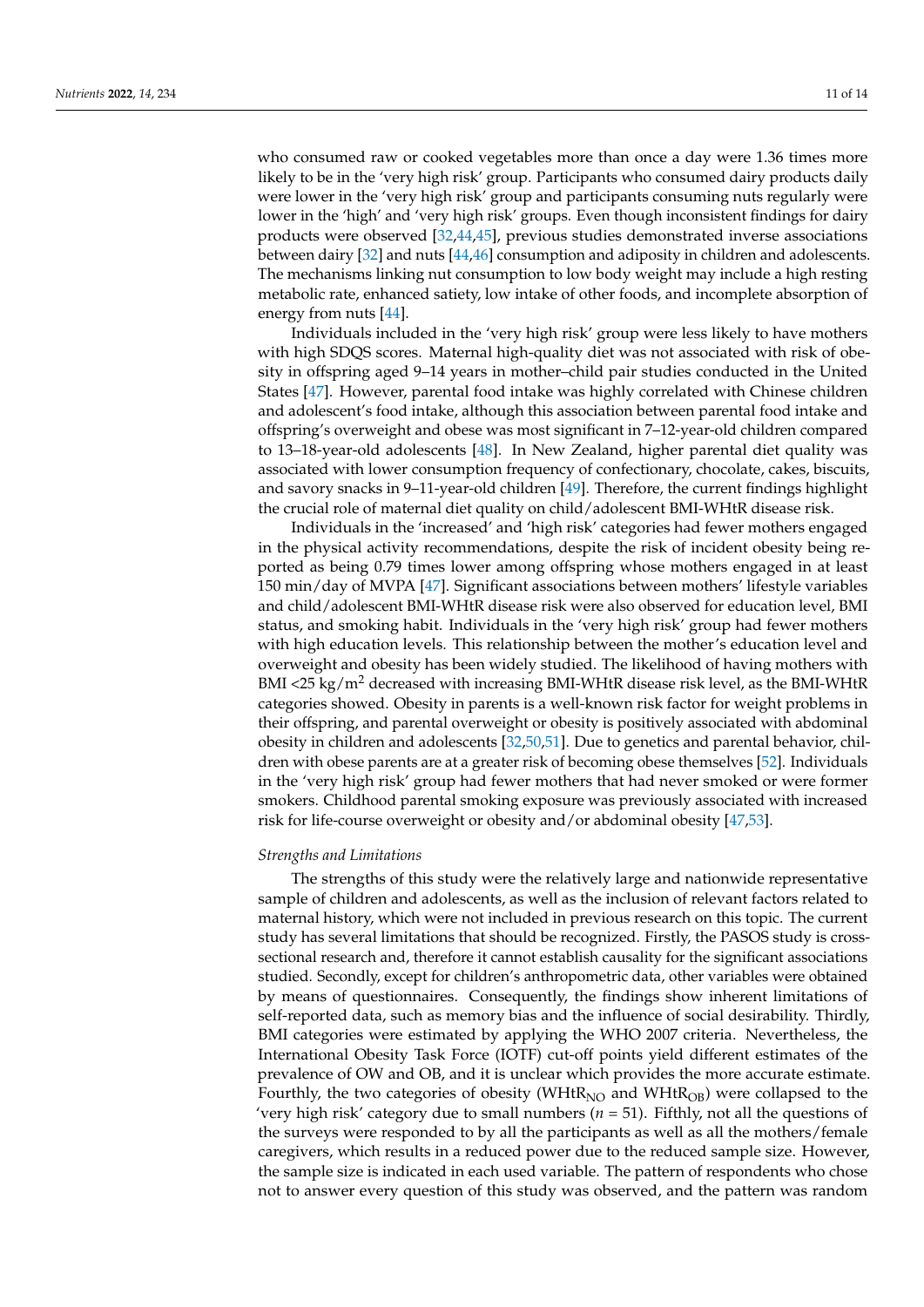in relation to the participants' BMI-WHtR categories except in relation to achieving the recommendation of <120 min/day of total screen time on weekdays and the BMI categories among mothers.

# **5. Conclusions**

More than a third of the children and adolescents showed high disease risk categories. The current findings support the need to add WC into routine clinical practices, in addition to traditional measurements of weight and height. The identification of factors associated with combined BMI-WHtR categories associated with disease risks in children and adolescents drives a better understanding of their determinants and can guide prevention strategies for risk factors, as well as improve the overall health of this population. Mothers' healthy lifestyle is associated with lower BMI-WHtR disease risk in their offspring. Therefore, the current findings support family intervention strategies to decrease childhood and adolescence disease risk associated with BMI and WHtR.

**Author Contributions:** Conceptualization, M.d.M.B., L.G.-A., C.B. and J.A.T.; methodology, M.d.M.B. and L.G.-A.; formal analysis, M.d.M.B. and L.G.-A.; investigation, all authors; data curation, S.F.G., H.S. and C.H.; writing—original draft preparation, M.d.M.B., L.G.-A., C.B. and J.A.T.; writing review and editing, all authors; PASOS study design and project administration, S.F.G., H.S. and C.H. All authors defined the strategy to deploy the PASOS study protocol in their assigned schools. All authors have read and agreed to the published version of the manuscript.

**Funding:** The PASOS study was funded by Fundación PROBITAS and the Gasol Foundation. Additional funds were received from the Barça Foundation, Banco Santander, IFA, Vienna and the Fundación Deporte Joven (no references are applicable). J.A.T., C.B., M.M.G., and M.d.M.B. were funded by CIBEROBN (CB12/03/30038) of the Institute of Health Carlos III (ISCIII), and co-funded by the European Regional Development Fund.

**Institutional Review Board Statement:** The PASOS study was conducted according to the guidelines of the Declaration of Helsinki and approved by the Ethics Committee of the Fundació Sant Joan de Déu, Barcelona, Spain. This committee does not give number (please, see our paper on the protocol of the study published in this journal: Gómez SF, et al. BMJ Open 2020;10:e036210. doi:10.1136/bmjopen-2019-036210).

**Informed Consent Statement:** A signed informed consent form was obtained from the parent or legal guardian of each participant.

**Data Availability Statement:** There are restrictions on the availability of data for this trial, due to the signed consent agreements around data sharing, which only allow access to external re-searchers for studies following the project purposes. Requestors wishing to access the trial data used in this study can make a request to pep.tur@uib.es.

**Acknowledgments:** We thank the staff, pupils, parents, schools and municipalities for their participation, enthusiasm, and support. PASOS has the institutional support of Spain's Ministry of Education and Vocational Training, the Ministry of Health, Consumption and Social Welfare through the Spanish Agency for Food Safety and Nutrition (ASEAN), the High Commission against Child Poverty, the High Sports Council, the General College of Professional Associations of Physical Education and Sports, and the Departments of Education and/or Health and/or Sports of Spain's 17 autonomous regions. The CIBEROBN and the CIBERESP are initiatives from the Institute of Health Carlos III, Madrid, Spain.

**Conflicts of Interest:** None declared. The funders had no role in the analysis or interpretation of the data in this study.

## **References**

- <span id="page-11-0"></span>1. Di Cesare, M.; Sorić, M.; Bovet, P.; Miranda, J.J.; Bhutta, Z.; Stevens, G.A.; Laxmaiah, A.; Kengne, A.P.; Bentham, J. The epidemiological burden of obesity in childhood: A worldwide epidemic requiring urgent action. *BMC Med.* **2019**, *17*, 212. [\[CrossRef\]](http://doi.org/10.1186/s12916-019-1449-8)
- <span id="page-11-1"></span>2. Pi-Sunyer, X. The medical risks of obesity. *Postgrad. Med.* **2009**, *121*, 21–33. [\[CrossRef\]](http://doi.org/10.3810/pgm.2009.11.2074)
- <span id="page-11-2"></span>3. Sagar, R.; Gupta, T. Psychological aspects of obesity in children and adolescents. *Indian J. Pediatr.* **2018**, *85*, 554–559. [\[CrossRef\]](http://doi.org/10.1007/s12098-017-2539-2)
- <span id="page-11-3"></span>4. Nuttall, F.Q. Body mass index: Obesity, BMI, and health: A critical review. *Nutr. Today* **2015**, *50*, 117–128. [\[CrossRef\]](http://doi.org/10.1097/NT.0000000000000092)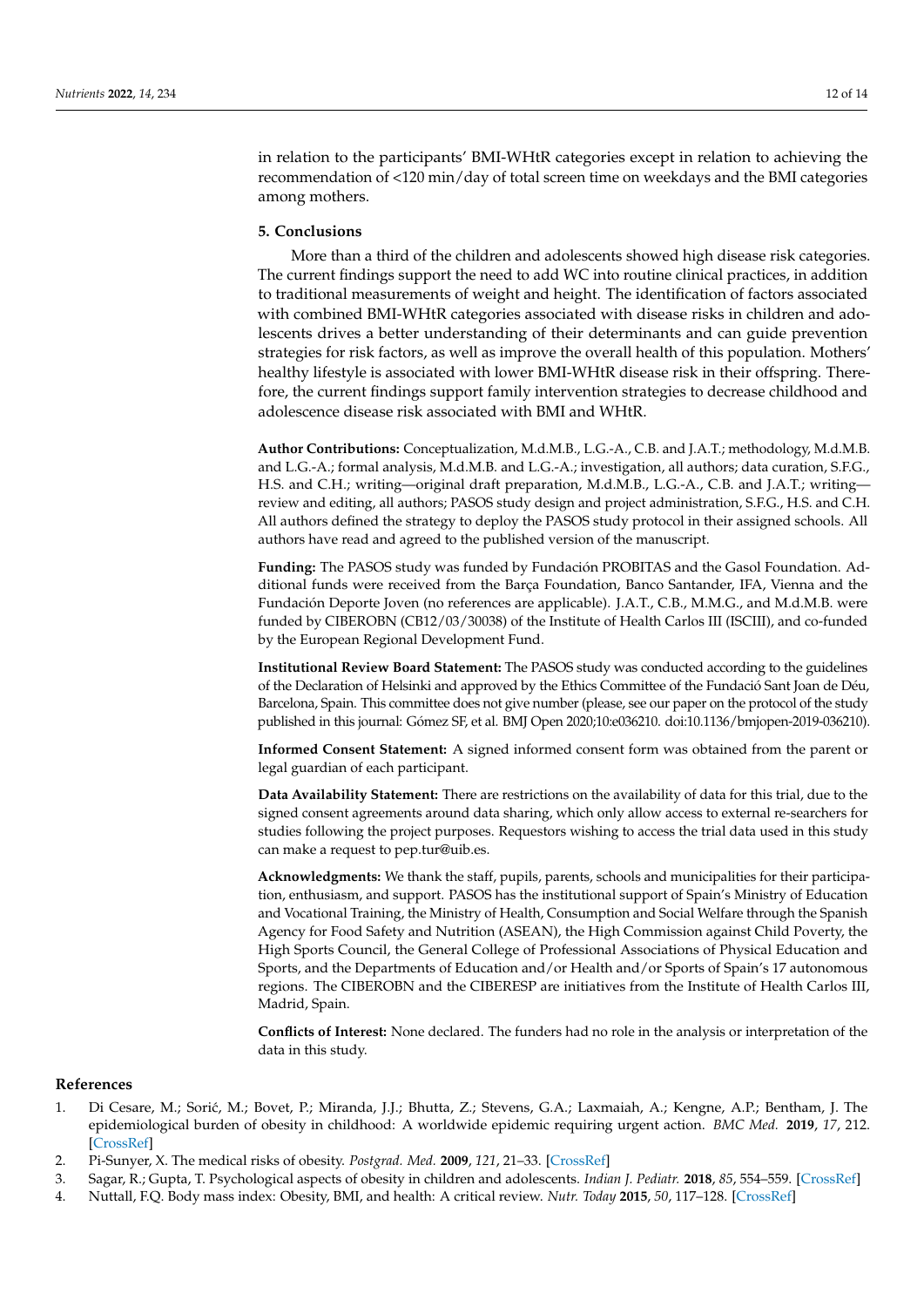- <span id="page-12-0"></span>5. Schneider, H.J.; Friedrich, N.; Klotsche, J.; Pieper, L.; Nauck, M.; John, U.; Dorr, M.; Felix, S.; Lehnert, H.; Pittrow, D.; et al. The predictive value of different measures of obesity for incident cardiovascular events and mortality. *J. Clin. Endocrinol. Metab.* **2010**, *95*, 1777–1785. [\[CrossRef\]](http://doi.org/10.1210/jc.2009-1584)
- <span id="page-12-1"></span>6. Baioumi, A.Y.A.A. Chapter 3–Comparing measures of obesity: Waist circumference, waist-hip, and waist-to-height ratios. In *Nutrition in the Prevention and Treatment of Abdominal Obesity*, 2nd ed.; Watson, R.R., Ed.; Academic Press: Cambridge, MA, USA, 2019; Volume 3, pp. 29–40.
- <span id="page-12-2"></span>7. Kelishadi, R.; Mirmoghtadaee, P.; Najafi, H.; Keikha, M. Systematic review on the association of abdominal obesity in children and adolescents with cardio-metabolic risk factors. *J. Res. Med. Sci.* **2015**, *20*, 294–307.
- <span id="page-12-3"></span>8. Schröder, H.; Ribas, L.; Koebnick, C.; Funtikova, A.; Gómez, S.F.; Fito, M.; Perez-Rodrigo, C.; Serra-Majem, L. Prevalence of abdominal obesity in Spanish children and adolescents. Do we need waist circumference measurements in pediatric practice? *PLoS ONE* **2014**, *9*, e87549. [\[CrossRef\]](http://doi.org/10.1371/journal.pone.0087549)
- <span id="page-12-24"></span>9. Zabeen, B.; Tayyeb, S.; Naz, F.; Ahmed, F.; Rahman, M.; Nahar, J.; Nahar, N.; Azad, K. Prevalence of obesity and central obesity among adolescent girls in a district school in Bangladesh. *Indian J. Endocrinol. Metab.* **2015**, *19*, 649–652. [\[CrossRef\]](http://doi.org/10.4103/2230-8210.163193) [\[PubMed\]](http://www.ncbi.nlm.nih.gov/pubmed/26425476)
- <span id="page-12-23"></span>10. Acar Tek, N.; Şanlıer, N.; Türközü, D. The prevalence of abdominal obesity is remarkable for underweight and normal weight adolescent girls. *Turk. J. Med. Sci.* **2017**, *47*, 1191–1197. [\[CrossRef\]](http://doi.org/10.3906/sag-1605-60) [\[PubMed\]](http://www.ncbi.nlm.nih.gov/pubmed/29156862)
- <span id="page-12-4"></span>11. Aranceta-Bartrina, J.; Gianzo-Citores, M.; Pérez-Rodrigo, C. Prevalence of overweight, obesity and abdominal obesity in the Spanish population aged 3 to 24 years. The ENPE study. *Rev. Esp. Cardiol.* **2020**, *73*, 290–299. [\[CrossRef\]](http://doi.org/10.1016/j.recesp.2019.07.011) [\[PubMed\]](http://www.ncbi.nlm.nih.gov/pubmed/31987815)
- <span id="page-12-5"></span>12. World Health Organization (WHO). Waist Circumference and Waist–Hip Ratio. Report of a WHO Expert Consultation. 2011. Available online: <https://www.who.int/publications/i/item/9789241501491> (accessed on 15 November 2021).
- <span id="page-12-6"></span>13. Błaszczyk-Bębenek, E.; Piórecka, B.; Płonka, M.; Chmiel, I.; Jagielski, P.; Tuleja, K.; Schlegel-Zawadzka, M. Risk factors and prevalence of abdominal obesity among upper-secondary students. *Int. J. Environ. Res. Public Health* **2019**, *16*, 1750. [\[CrossRef\]](http://doi.org/10.3390/ijerph16101750)
- <span id="page-12-7"></span>14. Maffeis, C.; Banzato, C.; Talamini, G.; Obesity Study Group of the Italian Society of Pediatric Endocrinology and Diabetology. Waist-to-height ratio, a useful index to identify high metabolic risk in overweight children. *J. Pediatr.* **2008**, *152*, 207–213. [\[CrossRef\]](http://doi.org/10.1016/j.jpeds.2007.09.021)
- <span id="page-12-8"></span>15. Tomas, Ž.; Škarić-Jurić, T.; Zajc Petranović, M.; Jalšovec, M.; Rajić Šikanjić, P.; Smolej Narančić, N. Waist to height ratio is the anthropometric index that most appropriately mirrors the lifestyle and psychological risk factors of obesity. *Nutr. Diet.* **2019**, *76*, 539–545. [\[CrossRef\]](http://doi.org/10.1111/1747-0080.12520)
- <span id="page-12-9"></span>16. Gómez, S.F.; Homs, C.; Wärnberg, J.; Medrano, M.; Gonzalez-Gross, M.; Gusi, N.; Aznar, S.; Cascales, E.M.; González-Valeiro, M.; Serra-Majem, L.; et al. Study protocol of a population-based cohort investigating Physical Activity, Sedentarism, lifestyles and Obesity in Spanish youth: The PASOS study. *BMJ Open* **2020**, *10*, e036210. [\[CrossRef\]](http://doi.org/10.1136/bmjopen-2019-036210)
- <span id="page-12-10"></span>17. World Health Organization (WHO). Weighing and Measuring a Child. In Training Course and Other Tools. 2019. Available online: <https://www.who.int/childgrowth/training/en/> (accessed on 15 November 2021).
- <span id="page-12-11"></span>18. de Onis, M.; Onyango, A.W.; Borghi, E.; Siyam, A.; Nishida, C.; Siekmann, J. Development of a WHO growth reference for school-aged children and adolescents. *Bull. World Health Organ.* **2007**, *85*, 660–667. [\[CrossRef\]](http://doi.org/10.2471/BLT.07.043497)
- <span id="page-12-12"></span>19. Garnett, S.P.; Baur, L.A.; Cowell, C.T. Waist-to-height ratio: A simple option for determining excess central adiposity in young people. *Int. J. Obes.* **2008**, *32*, 1028–1030. [\[CrossRef\]](http://doi.org/10.1038/ijo.2008.51)
- <span id="page-12-13"></span>20. Oellingrath, I.M.; Svendsen, M.V.; Fell, A.K.M. Combined body mass index and abdominal obesity, lifestyle and health in a Norwegian adult population: A cross-sectional study. *J. Public Health* **2020**, 1–8. [\[CrossRef\]](http://doi.org/10.1007/s10389-020-01259-2)
- <span id="page-12-14"></span>21. Serra-Majem, L.; Ribas, L.; Ngo, J.; Ortega, R.M.; García, A.; Pérez-Rodrigo, C.; Aranceta, J. Food, youth and the Mediterranean diet in Spain. Development of KIDMED, Mediterranean diet quality index in children and adolescents. *Public Health Nutr.* **2004**, *7*, 931–935. [\[CrossRef\]](http://doi.org/10.1079/PHN2004556) [\[PubMed\]](http://www.ncbi.nlm.nih.gov/pubmed/15482620)
- <span id="page-12-15"></span>22. World Health Organization (WHO). Physical Activity And Young People. Recommended Levels of Physical Activity for Children Aged 5–17 Years. In Global Strategy on Diet, Physical Activity and Health. 2020. Available online: [https://www.who.int/](https://www.who.int/dietphysicalactivity/factsheet_young_people/en/) [dietphysicalactivity/factsheet\\_young\\_people/en/](https://www.who.int/dietphysicalactivity/factsheet_young_people/en/) (accessed on 17 November 2021).
- <span id="page-12-16"></span>23. Rey-López, J.P.; Ruiz, J.R.; Ortega, F.B.; Verloigne, M.; Vicente-Rodriguez, G.; Gracia-Marco, L.; Gottrand, F.; Molnar, D.; Widhalm, K.; Zaccaria, M.; et al. Reliability and validity of a screen time-based sedentary behaviour questionnaire for adolescents: The HELENA study. *Eur. J. Public Health* **2012**, *22*, 373–377. [\[CrossRef\]](http://doi.org/10.1093/eurpub/ckr040) [\[PubMed\]](http://www.ncbi.nlm.nih.gov/pubmed/21498560)
- <span id="page-12-17"></span>24. American Academy of Pediatrics. American Academy of Pediatrics: Children, adolescents, and television. *Pediatrics* **2001**, *107*, 423–426. [\[CrossRef\]](http://doi.org/10.1542/peds.107.2.423)
- <span id="page-12-18"></span>25. Schröder, H.; Bawaked, R.A.; Ribas-Barba, L.; Izquierdo-Pulido, M.; Roman-Viñas, B.; Fíto, M.; Serra-Majem, L. Cumulative effect of obesogenic behaviours on adiposity in Spanish children and adolescents. *Obes. Facts* **2017**, *10*, 584–596. [\[CrossRef\]](http://doi.org/10.1159/000480403) [\[PubMed\]](http://www.ncbi.nlm.nih.gov/pubmed/29207394)
- <span id="page-12-19"></span>26. Molina, L.; Sarmiento, M.; Peñafiel, J.; Donaire, D.; Garcia-Aymerich, J.; Gomez, M.; Ble, M.; Ruiz, S.; Frances, A.; Schröder, H.; et al. Validation of the regicor short physical activity questionnaire for the adult population. *PLoS ONE* **2017**, *12*, e0168148. [\[CrossRef\]](http://doi.org/10.1371/journal.pone.0168148) [\[PubMed\]](http://www.ncbi.nlm.nih.gov/pubmed/28085886)
- <span id="page-12-20"></span>27. Sobejano Tornos, I.; Moreno Iribas, C.; Viñes Rueda, J.J.; Grijalba Uche, A.M.; Amézqueta Goñi, C.; Serrano Martínez, M. Population-based study of leisure time physical activity. *Gac. Sanit.* **2009**, *23*, 127–132. [\[CrossRef\]](http://doi.org/10.1016/j.gaceta.2008.04.007)
- <span id="page-12-21"></span>28. Gallardo-Alfaro, L.; Bibiloni, M.D.M.; Mateos, D.; Ugarriza, L.; Tur, J.A. Leisure-time physical activity and metabolic syndrome in older adults. *Int. J. Environ. Res. Public Health* **2019**, *16*, 3358. [\[CrossRef\]](http://doi.org/10.3390/ijerph16183358) [\[PubMed\]](http://www.ncbi.nlm.nih.gov/pubmed/31514471)
- <span id="page-12-22"></span>29. Schröder, H.; Arciniega, A.B.; Soler, C.; Covas, M.I.; Baena-Díez, J.M.; Marrugat, J. Validity of two short screeners for diet quality in time-limited settings. *Public Health Nutr.* **2012**, *15*, 618–626. [\[CrossRef\]](http://doi.org/10.1017/S1368980011001923)